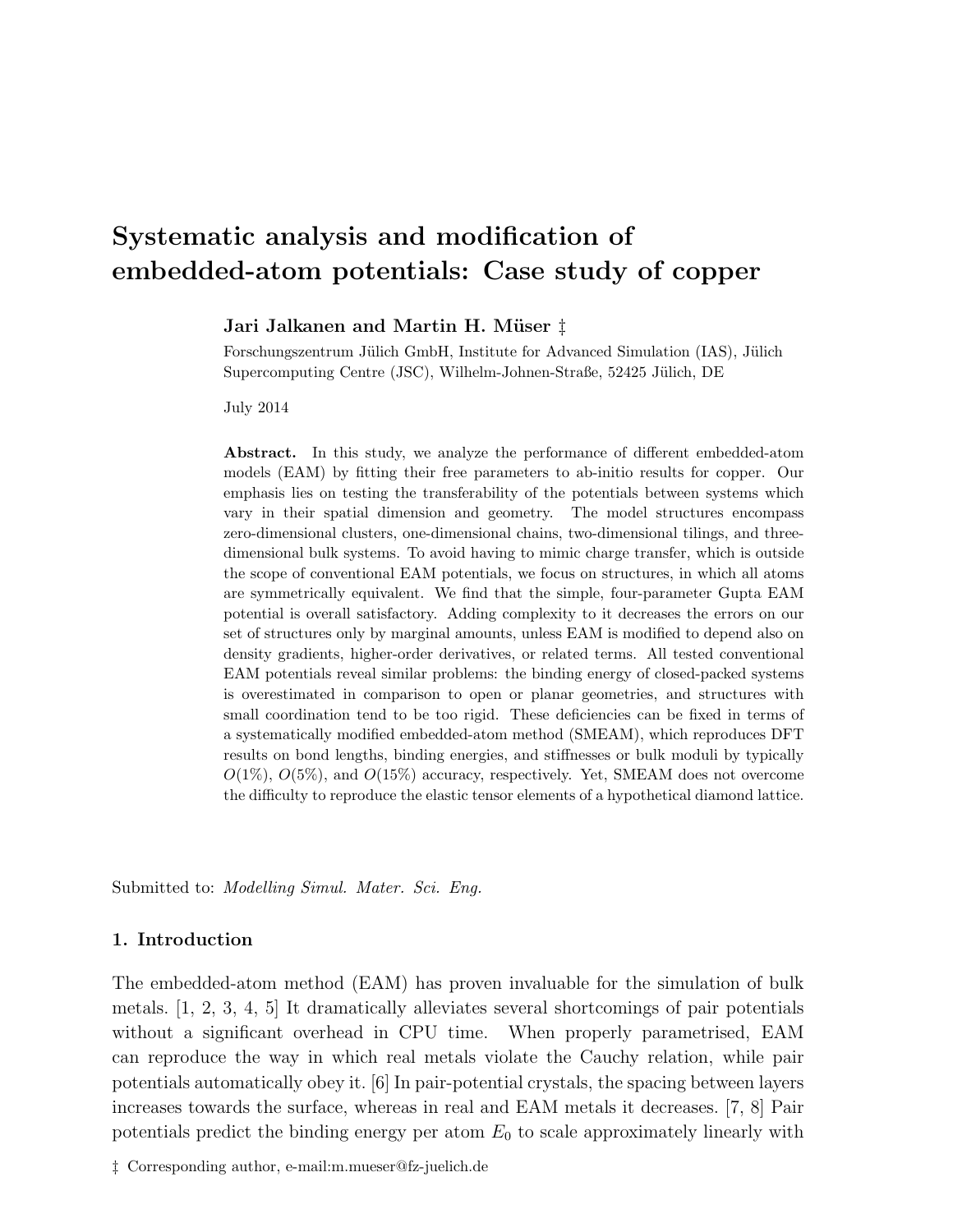the coordination number Z, while  $E_0 \propto$ √ Z is a more reasonable approximation for real metals, [9] which can be easily reproduced with EAM. [10] Likewise, the energy of a point vacancy defect,  $E_v$ , is roughly proportional to the number of nearest neighbors in a pair-potential description. As a consequence, for pair potentials  $E_v \approx E_0/2$ , while real and EAM point defects cost substantially less energy. [11, 12] Similar trends hold for other defect energies, such as surface energies. Since defect energetics determine the failure mechanisms of a material, [13, 14] EAM-based potentials possess a better ability than pair potentials to describe realistically not only the elastic tensor and the structural relaxation of surfaces but also the plastic response of metals.

Quite a few different embedded-atom-type methods exist. Different variants may even claim their own names, such as the glue-, [15, 16] the Finnis-Sinclair- [17] or the effective-medium potential. [18, 19] Yet they all share one fundamental assumption from quasi-atom theory: [20] embedding an atom i at  $r_i$  into the environment of other atoms leads to an embedding energy  $F(\rho_i)$  that depends in leading order on the (estimated) electronic density that exists at  $r_i$  before the atom is embedded. In addition, a pairwise repulsion between atoms is usually assumed. As such, the total energy of a configuration {r} can be cast as

$$
V_{\text{tot}}(\{\mathbf{r}\}) = \sum_{i,i < j} V_{\text{R}}(r_{ij}) + \sum_{i} F(\rho_i) \tag{1}
$$

for the simplest EAM variants, where in most cases the charge density results from a linear superposition of atom-centered charge densities, i.e.,

$$
\rho_i = \sum_{j \neq i} f_j(r_{ij}).\tag{2}
$$

Density gradients or higher-order derivatives are assumed of negligible importance. For alloys, which shall not be considered here,  $V_R(r_{ij})$ ,  $F(\rho_i)$ , and  $f_i(r_{ij})$  need to be indexed by the atom type(s) as well. EAM potentials can differ in the choice of the functions  $V_{\rm R}(r)$ ,  $F(\rho)$ , and  $f(r)$  ranging from simple analytical expressions to elaborate, implicitly defined functions. However, it is not clear to what degree algebraically complex EAM potentials outperform simple variants, and if so, what the relevant "ingredients" are. In this paper, we want to address this question by investigating the performance of EAM potentials on a broad set of copper structures. The study includes potentials, in which different aspects of existing potentials were combined and more importantly extended according to ideas motivated from quasi-atom theory.

Since most EAM-based simulations are supposed to address bulk mechanical properties, free parameters are typically fitted to a set of structures biasing the potential towards the particular research interests of the force-field developer, which can range from grain boundaries and bulk plasticity to modeling indentation experiments or properties of the liquid phase. [21, 22, 23, 24] Important quantities to match in such contexts are point-defect and surface energies. Using this fitting strategy, one can reproduce some of the desired quantities quite accurately, but potentially only "by accident:" metal surfaces tend to have a surface dipole, which means that the metal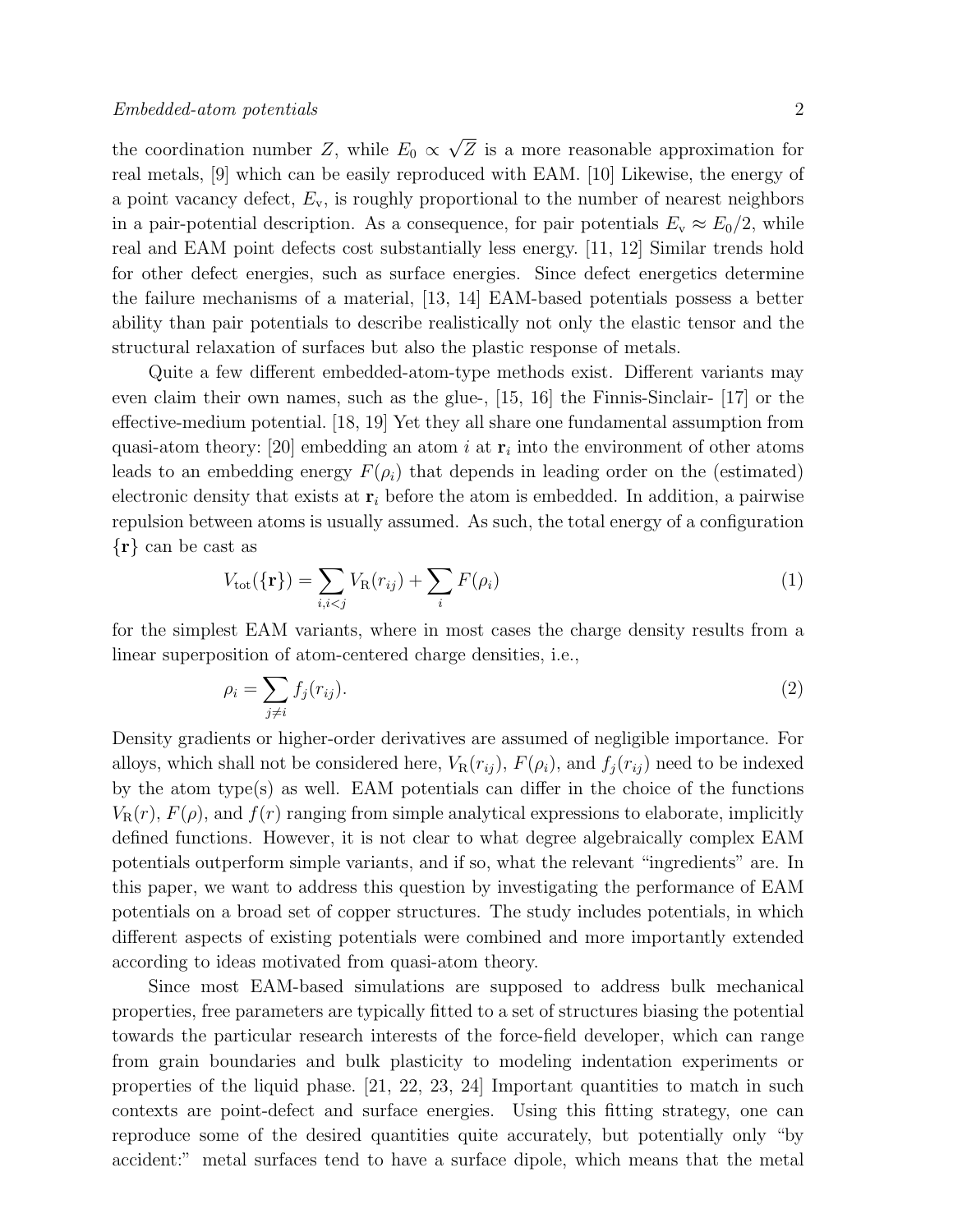### Embedded-atom potentials 3

has decreased its energy through the internal redistribution of charge, although it costs energy to create the related electrostatic fields. Conventional EAM cannot reflect this situation, because atoms can neither polarize nor exchange charge. Even the chargetransfer EAM potential by Streitz and Mintmire cannot account for the effect, [25] as long as the electronegativity of atoms is not made environment dependent. [26] For an application-driven parameterization, it is certainly legitimate, if not desirable, to "fudge" effects due to internal charge redistribution, or also due to Jahn–Teller and Peierls deformations, into the EAM parametrisation. If, however, we want to apply the potential to heterogeneous environments, this course of action might impede its reliability or transferability.

To test and, ultimately, to design EAM potentials in a systematic fashion, we see it as beneficial to first restrict the analysis to situations in which charge transfer is excluded. This way, parameters can be determined in a robust fashion and do not have to change significantly under circumstances whose proper description may necessitate additional terms. In the current study, we therefore concentrate on structures, in which each atom of a given configuration is embedded into an exactly identical environment and defer the inclusion of charge-transfer and a systematic analysis of Jahn–Teller or Peierls deformation to future work. Thus, in contrast to existing tests of EAM potentials, [4, 27] the primary goal of our work is to identify the EAM formulation with the greatest prospect to be used as a basis for (systematic) generalizations or transferability rather than to identify EAM parameters that are most accurate for a particular application.

Our material of choice is copper, as it appears to be the element that has been most modeled with EAM. Transferability of the potentials is tested with regard to bonding environments ranging from  $Z = 1$  to  $Z = 12$ , different bond angles, and dimensionalities of the structures. Transferability with respect to alloying is not considered.

The remainder of this work is organised as follows: Methods are described in section 2. This includes the description of different EAM approaches and a systematic formulation or extension of the modified embedded-atom method. In section 2, we also discuss the investigated reference structures, define and motivate observables as well as the  $\chi^2$  goodness function, and describe the DFT methods used to produce the reference data. Section 3 contains the results of our fits. First, this is done such that we take the simple, four-parameter Gupta EAM as a reference, [28] and alter one aspect at the time, e.g., by replacing the simple embedding function or the charge-density function with more elaborate expressions. Later, we also test select, complete potentials, in which all terms have their original complexity. Conclusions are drawn in the final section 4.

### 2. Methods

### 2.1. Popular Embedding-Atom Methods

In this section we briefly sketch the most important equations of the EAM methods tested in this study. The fundamental ideas underneath EAM-based potentials have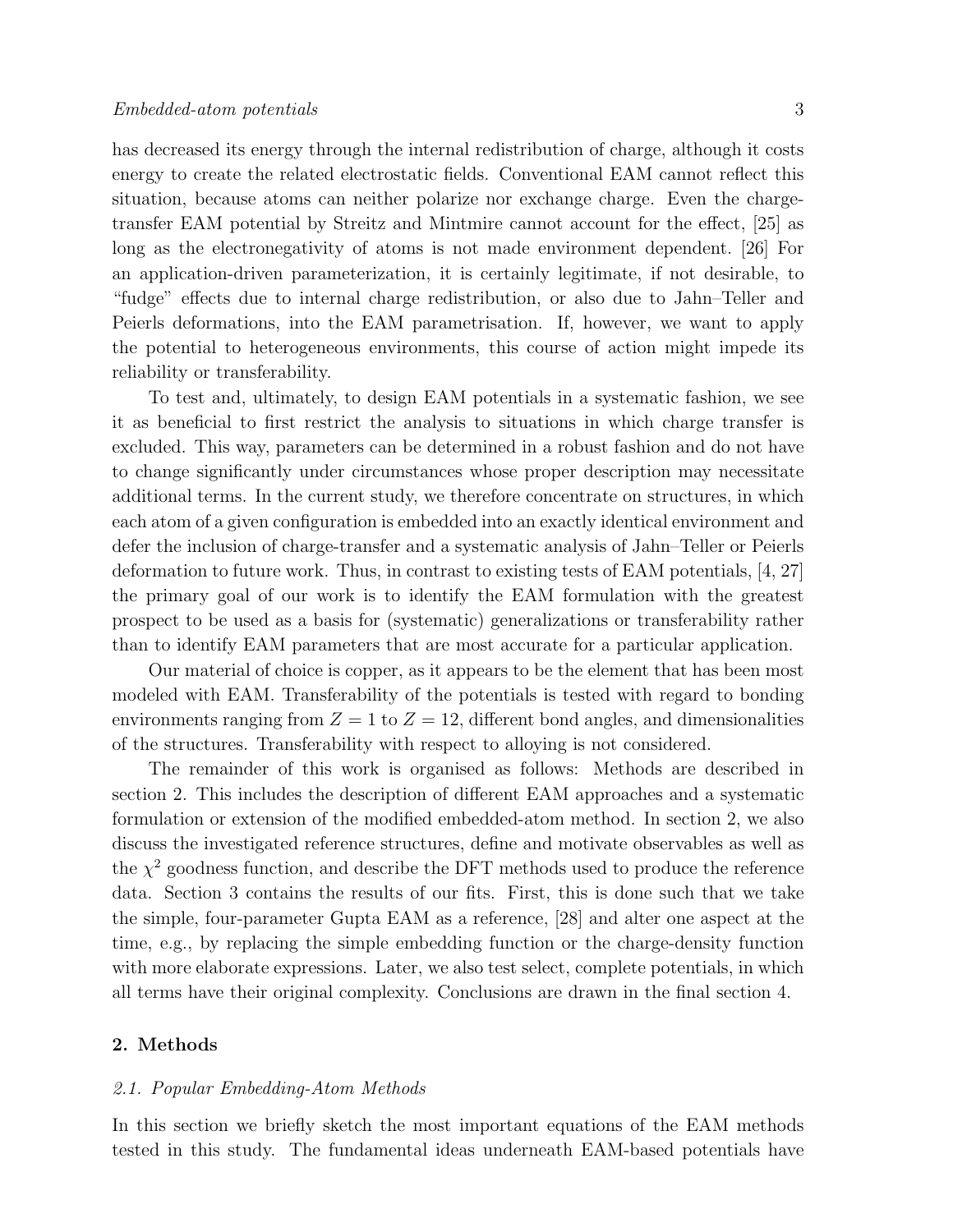been summarised numerous times in the literature, [3, 20, 23, 17, 29, 30] to which we refer the reader for detailed accounts. Here, it shall suffice to mention that the central aspect of embedded-atom methods can be motivated from the bottom up via the classical theorem by Hohenberg and Kohn. It states that for a given external electric field, produced, e.g., by nuclear positions, the ground state energy of an associated electronic system is a unique functional of the electronic density. In a loose sense, one could interpret the term  $F(\rho)$  in equation (1) to realize a coarse-grained version of that theorem for the bonding electrons, while the additional repulsive term takes into account the unscreened direct repulsion between the nuclei and the Pauli repulsion between the core electrons in a more phenomenological fashion. Deeper connections of the embedding energy terms and the most common functionals of DFT have been made, [31] though it is not always clear if the gained insights help in practice.

In the remaining part of this model section, we review some of the most popular choices for the various terms arising in different EAM variants and introduce the acronym for each EAM component. Complete potentials then arise as combinations of these terms. They are defined in the results section. Here, it is sufficient to state that we choose the functional form proposed by Gupta, [28] as a reference, and then only change either repulsion, charge density or the embedding function, one at a time. This choice is motivated partly because the Gupta potential produces good results. More importantly, its simplicity allows us to rationalize properties generic for all EAM potentials with back-of-the-envelope calculations, which we also present in this section. Finally, we construct systematically corrections due to (estimated) density gradients and terms related to higher-order derivatives.

2.1.1. Charge Density. The function  $f_j(r_{ij})$  in equation (2) is supposed to represent the electronic charge density at the position  $r_i$  that is due to the presence of all other atoms j located at  $\mathbf{r}_j$  before atom i is embedded. When treating alloys, each function  $f_j$  should scale as the inverse atomic volume in order to represent a charge density. This prefactor can be absorbed into the embedding function for a mono-atomic system.

As a zeroeth-order approximation, one may choose  $f_i(r)$  to be proportional to the charge density of the free atom. In this spirit, Daw and Baskes [32] proposed to use the double-gamma function originally calculated by Clementi and Roetti: [33]

$$
f_j(r) = \sum_{n=3d,4s} \frac{N_n}{4\pi r} \rho_j^{(n)}(r) \qquad \text{(C-DG)} \tag{3}
$$

$$
\rho_j^{(n)}(r) = \left| \sum_{k=1...l_n} c_{nk} \frac{(2r\gamma_{nk})^{\lfloor k/2 \rfloor + 1/2}}{\sqrt{(2\lfloor k/2 \rfloor)!}} e^{-\gamma_{nk}r} \right|^2.
$$
\n(4)

For copper,  $N_{3d} = 10$ ,  $N_{4s} = 1$ ,  $l_{3d} = 8$ , and  $l_{4s} = 2$ . The symbol [...] represents the floor function. For the coefficients  $c_{nk}$  and  $\gamma_{nk}$ , we refer the reader to reference. [33] Note that the index  $n$  in equation (3) does not enumerate atoms that a central atom is interacting with but the valence shells of copper or a related transition metal. Since the coefficients of the double-gamma functions follow from a free-atom Hartree-Fock calculation, there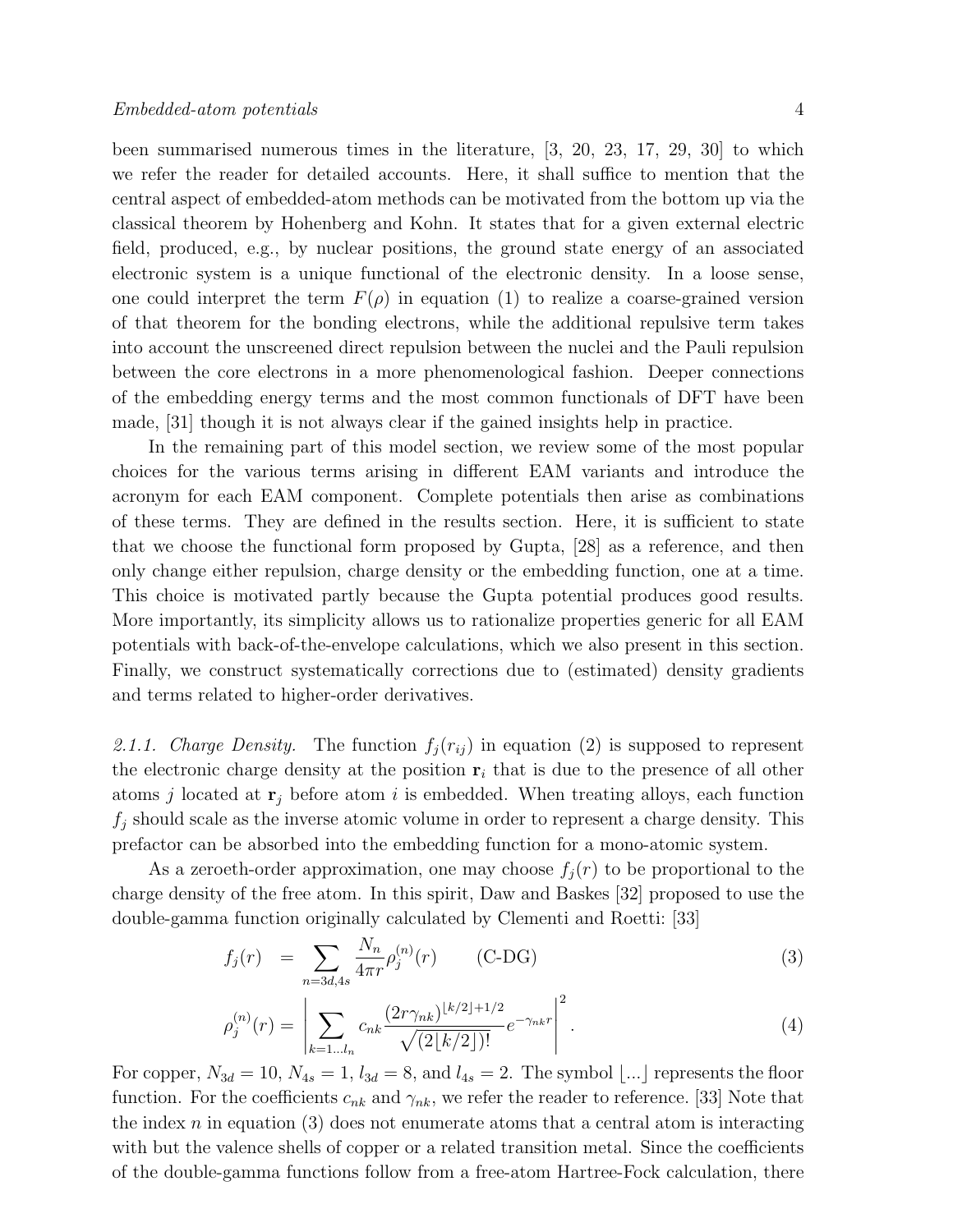are no further tunable parameters. In the following, the acronym C-DG represents a model in which the charge density is represented by a double-gamma function in the just-mentioned fashion.

In most applications of practical interest, nearest neighbors are located at distances where the contribution of 4s electrons is largest. Consequently the shape of the doublegamma function is relatively tame between typical nearest to next-nearest neighbor distances. This is one reason why several authors replaced the original form with algebraically simpler functions. For our study, we selected the exponential (C-Exp), equation (5), the Gaussian (C-Gauss), equation (6), and the inverse monomial (C-IM), equation (7) charge densities introduced by Finnis and Sinclair, [34] and later studied by Sutton and Chen, [35] equation (7):

$$
f(r) = \exp(-r/\sigma_{Q})
$$
 (C-Exp) (5)

$$
f(r) = \exp\{-r^2/\left(2\sigma_{\rm Q}^2\right)\}\qquad\text{(C-Gauss)}\tag{6}
$$

$$
f(r) = r^{-\alpha} \tag{7}
$$

Sometimes  $f(r)$  is cut off at an appropriate cutoff radius  $R_c$ , which may involve smoothing  $f(r)$  to cause it — and potentially also its first derivative — go to zero continuously.

We note in passing that the exponent  $\alpha$  in the C-IM approach was set to  $\alpha = 6$ by Finnis and Sinclair. [34] The value of the exponent is not associated with dispersive interactions but instead has its origin in  $s$ -d hopping integrals scaling as  $1/R<sup>6</sup>$ . [36] When using  $\alpha$  as adjustable fit parameter, it generally turns out to be close to six.

Rather than simplifying the C-DG ansatz, there were also attempts, e.g., by Baskes, [37, 38] in the modified embedded-atom method (MEAM), to add more complexity and realism. This led to expressions for an effective charge density involving products of one, two, or three components of the radius vector between the chargedensity-donating atom and the central atom. Through such measures,  $F(\rho)$  becomes sensitive to the way in which other charges are arranged around the central atom and not only to the number of neighbors at given distances.

In the following, C-MEAM refers to approaches in which a generalised density,  $\rho_i^{(g)}$  $\binom{g}{i}$ as proposed in reference [38], is used as density in the embedding function, rather than the zero-order guess  $\rho_i$  from equation (2). We write the generalization as

$$
\rho_i^{(g)} = \sqrt{\rho_i^2 + 4c_{\text{G2}}\rho_{i\alpha}^2 + 4c_{\text{H2}'}\rho_{i\alpha\beta}^2 + 4c_{\text{T2}}\rho_{i\alpha\beta\gamma}^2}
$$
(8)

where we have used the summation convention for Cartesian coordinates (Greek indices) — i.e., we sum over any index appearing twice, e.g.,  $\rho_{i\alpha}^2 \equiv \sum_{\alpha} \rho_{i\alpha}^2$  — and where

$$
\rho_{i\alpha} = \sum_{j} (\mathbf{n}_{ij})_{\alpha} f_1(r_{ij}) \tag{9}
$$

$$
\rho_{i\alpha\beta} = \sum_{j} (\mathbf{n}_{ij})_{\alpha} (\mathbf{n}_{ij})_{\beta} f_2(r_{ij}) \tag{10}
$$

$$
\rho_{i\alpha\beta\gamma} = \sum_{j} (\mathbf{n}_{ij})_{\alpha} (\mathbf{n}_{ij})_{\beta} (\mathbf{n}_{ij})_{\gamma} f_3(r_{ij}), \qquad (11)
$$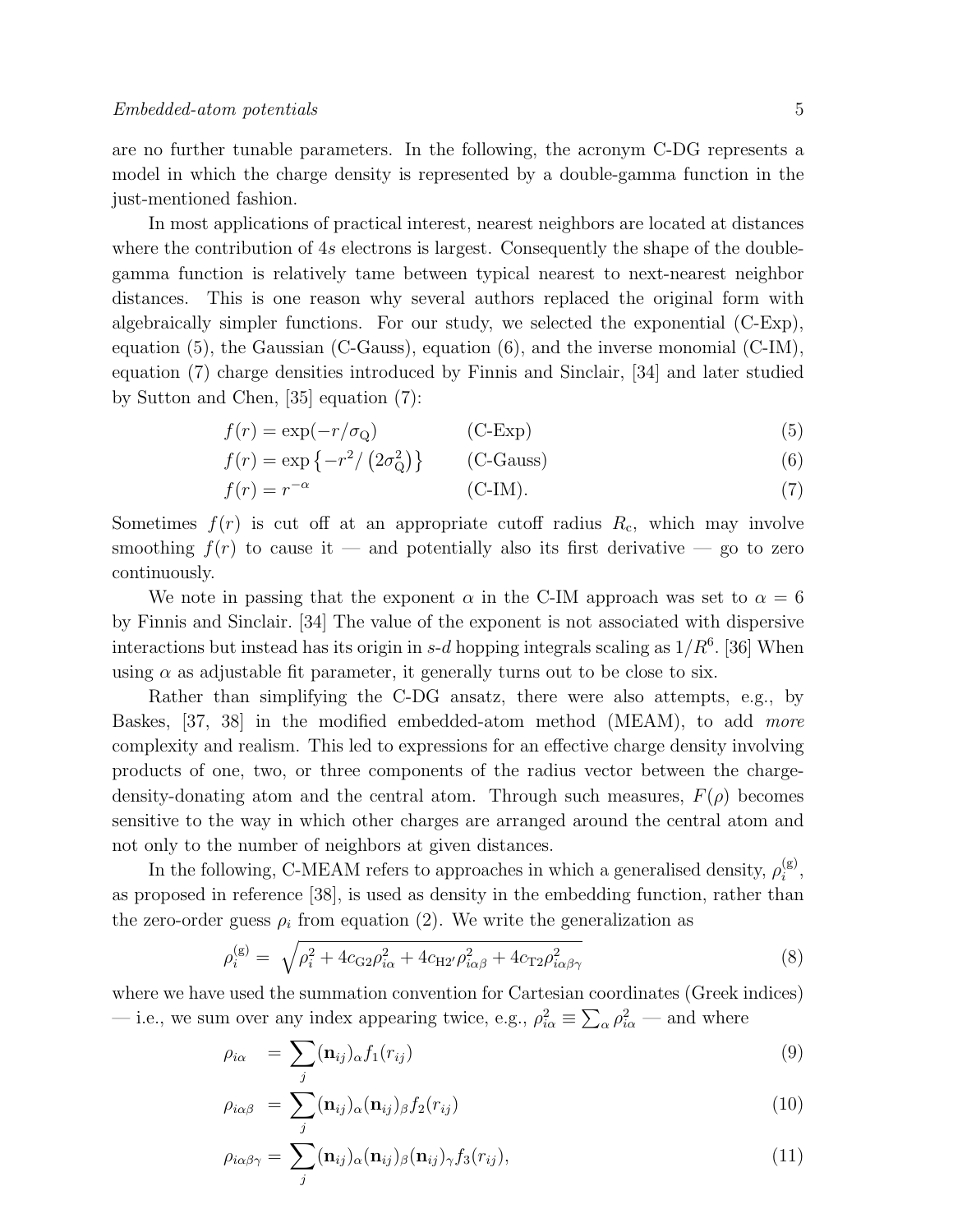with

$$
f_n = e^{-r_{ij}/\sigma_{\mathcal{Q}n}} \tag{12}
$$

and  $\mathbf{n}_{ij}$  being a unit vector pointing from atom i to atom j. In equations (8)–(11), the summation over  $j$  is often constrained to all nearest-neighbor indices of the central atom i. Original numerical values for the parameters  $c_{\text{G2}}$ ,  $c_{\text{H2}}$ ,  $c_{\text{T2}}$  and  $\sigma_{\text{Qn}}$  can be deduced from the literature. [38] We depart from the original MEAM notation to facilitate the connection to SMEAM.

2.1.2. Embedding Functions. As is the case for the charge density, many possibilities exist to design the embedding function  $F(\rho)$ . In an influential work, [32] Daw and Baskes proposed to choose  $F(\rho)$  such that for a given pair repulsion, the experimental equation of state (EOS) of a reference structure, in which each atom is equivalent (e.g., fcc) is reproduced exactly. This can be achieved if the embedding function is defined implicitly via

$$
F\{\rho_{\text{fcc}}(a)\} = E_{\text{fcc}}\{a(\rho_{\text{fcc}})\} - \frac{1}{2} \sum_{j} V_{\text{R}}\{g_j^{\text{fcc}}a(\rho_{\text{fcc}})\}
$$
 (E-EOS) (13)

Here,  $a(\rho_{\text{fcc}})$  denotes the nearest-neighbor spacing at which the charge density  $\rho$  on a given atom takes the value  $\rho = \rho_{\text{fcc}}$  for our fcc reference lattice. We compute it as the inverse function of  $\rho_{\text{fcc}}(a)$  through a golden section search.  $E_{\text{fcc}}\{a\}$  stands for the energy per atom, which is deduced from the EOS. The dimensionless number  $g_j$  states the distance between the central atom and atom  $j$  in units of the nearest-neighbor distance. This way of parameterizing the embedding function guarantees some "exact" results — in the sense of an exact reproduction of the input data — for all physical properties that follow from the fcc EOS. This includes the fcc cohesive energy, bulk modulus, and lattice constant at ambient pressure.

In practice, the EOS is often approximated with analytical expressions, in which case  $F(\rho)$  can be written down explicitly. Some of these approximations are highly accurate under conditions of elevated pressure but unsuitable for the EAM calculations, because they produce an incorrect dissociation limit. In their original work, Daw and Baskes chose the Rose-Vinet equation, [39] which leads to the correct dissociation limit, i.e.,  $E(a \to \infty) = 0$  and thus  $F(\rho \to 0) = 0$ . As an alternative, we consider the Birch-Murnaghan EOS, [40] which only satisfies the dissociation limit if the pressure derivative of the bulk modulus at zero pressure,  $B'(p=0)$ , is set to  $6-16E_0\sqrt{2}/9Ba_0^3$ , where  $E_0$ ,  $B$ and  $a_0$  are the equilibrium cohesive energy, bulk modulus and bond length of the system under consideration. For an fcc Cu crystal, this relation results in  $B'(p=0) \approx 5.4$ , which happens to be close to the experimental value [41] of 5.59.

In later work, Baskes used an analytical form for the embedding function in the context of the MEAM approach:

$$
F(\rho) = A\rho \ln(\rho/\rho_0) \qquad \text{(E-MEAM)},\tag{14}
$$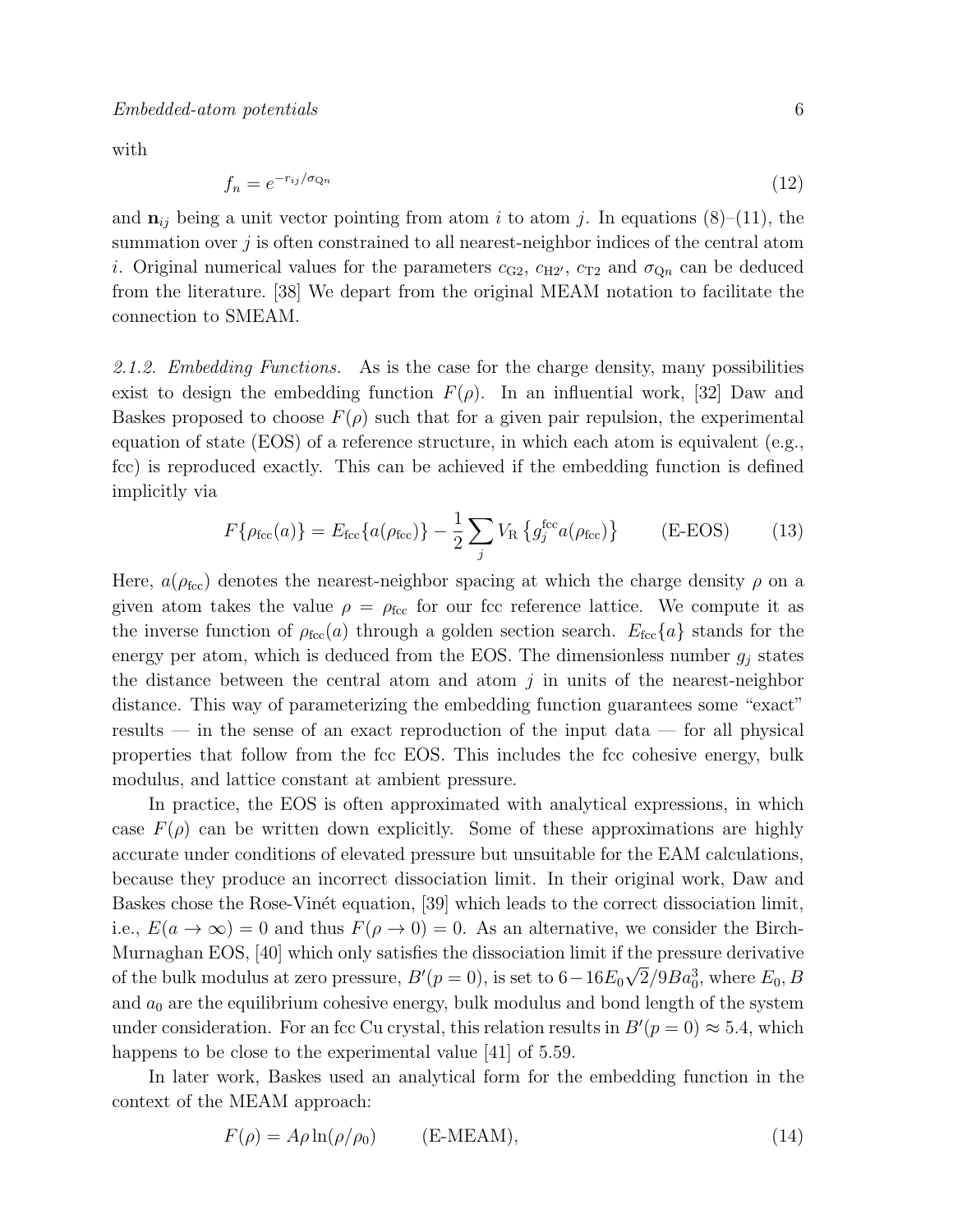where A and  $\rho_0$  are adjustable coefficients. The functional form of  $F(\rho)$  was motivated from the logarithmic dependence of the bond length on coordination number, [37] though other embedding functions actually reproduce the correct trend, as demonstrated in section 2.3.

In reference to the valence bond theory by Friedel [42, 43], Gupta argued that the embedding energy should roughly scale with the square root of the coordination number. [28] This lead to the embedding function

$$
F(\rho) = A\sqrt{\rho} \qquad \text{(E-Friedel)} \tag{15}
$$

with just one adjustable (negative) coefficient A, which is also used by Sutton and Chen. [35] The  $F \propto \sqrt{\rho}$  dependence can also be motivated from bond-order potentials, [44] in which case the density would be interpreted as the sum of the square over all bond integrals.

Another option is to simply use a truncated Taylor series expansion, see, e.g., Eq. (7.22) in [19] such as

$$
F(\rho) = \sum_{n=1}^{n_{\text{max}}} \frac{c_n}{n!} \rho^n \qquad \text{(E-Taylor)} \tag{16}
$$

In this series, the leading-order linear term relates to a pair potential, as the linear term is pairwise additive, while the second-order derivative of the embedding function directly relates to the violation of the Cauchy relation. [32] Moreover, a polynomial expansion allows one to reproduce the trend that elements other than noble gases show a minimum in binding energy when being immersed into a constant electron density background. [45] Interestingly, the depth of these minima correlates well with the strength of bonds formed by the atom in question.

2.1.3. Repulsion. Repulsive interatomic interactions, other than those induced by like charges, are short ranged. One of the simplest functions mimicking repulsion, which was motivated in the early days of valence-bond theory from the Fermi exclusion principle, is the exponential

$$
V_{\rm R}(r) = V_0 \exp(-r/\sigma_{\rm R}) \qquad \text{(R-Exp)},\tag{17}
$$

which we denote as R-Exp. In equation (17) and the following equations,  $V_0$  and  $\sigma_R$  are (adjustable) numerical coefficients of unit energy and length, respectively.

Since the lengthscale, in which short-range repulsion matters for most applications, is limited to nearest-neighbor distances, it is conceivable that other functional forms can lead to similar or even better results than R-Exp. To gauge the importance of that choice, we also consider Gaussian repulsion

$$
V_{\rm R}(r) = V_0 \sum_j \exp\left\{-r^2/\left(2\sigma_{\rm R}^2\right)\right\}^2 \qquad \text{(R-Gauss)}.\tag{18}
$$

In their original work on EAM, Daw *et al.* [3] followed the argument that the dominant contribution to repulsion at very small distances originates from Coulomb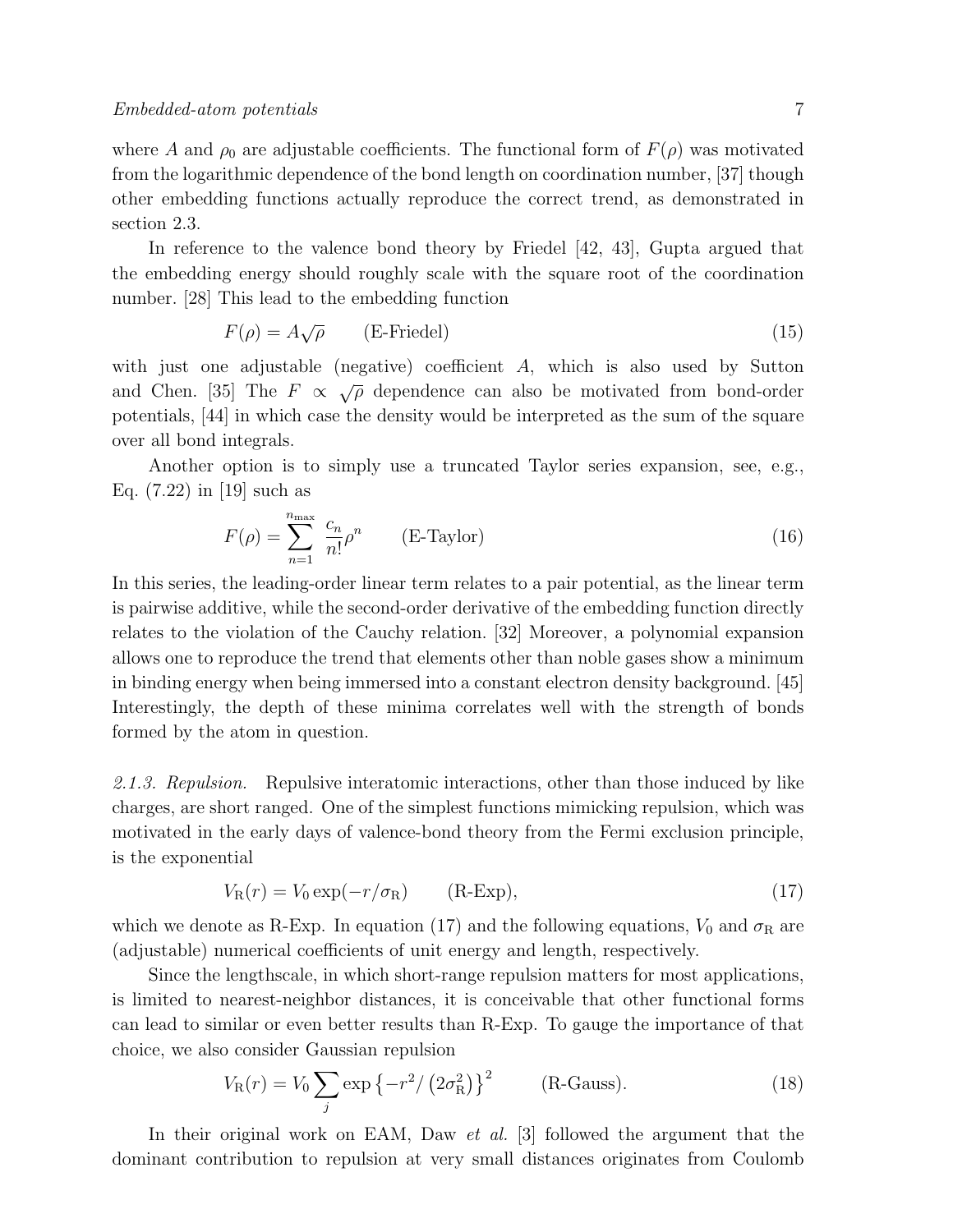repulsion between the ions that is increasingly screened as the ions moved apart. This lead them to use a screened Coulomb repulsion of the form

$$
V_{\mathcal{R}}(r_{ij}) = \frac{1}{4\pi\epsilon_0} \frac{Q^2(r_{ij})}{r_{ij}}, \qquad \text{(R-SC)}
$$
\n(19)

where  $Q(r_{ij})$  is an effective charge obeying

$$
Q(r_{ij}) = Q_0(1 + r_{ij}^2/r_c^2)e^{-r_{ij}/\sigma_{\rm R}}.
$$
\n(20)

Here  $r_c$  is another adjustable parameter, which is of similar magnitude as the radius of the core shells.

In the later construction of the MEAM potential, Baskes followed yet another path. [38] He argued that the two-body repulsion should be independent of the structure, and that it can therefore be determined, for a given embedding function, from the EOS, e.g., from the EOS of fcc Cu via

$$
V_{\rm R}(a) = \frac{2}{Z_{\rm fcc}} \left[ E_{\rm fcc}(a) - F \{ \rho_{\rm fcc}(a) \} \right] \text{ (R-EOS)}, \tag{21}
$$

where a refers again to the nearest-neighbor distance and  $Z_{\text{fcc}} = 12$  is the coordination number in a fcc crystal. Using this procedure,  $F(\rho)$  cannot be determined simultaneously from the EOS via equation (13).

### 2.2. Systematically modified embedded-atom potentials

In this section, we undertake a slightly altered and more systematic modification of the embedded-atom method (SMEAM) than the ones commonly pursued. Our generalization is based on assumptions that are similar in spirit as a systematic expansion in terms of coordinate-dependent two-body, three-body, and higher-order many-body interactions. [46] However, rather than coordinates, we use the charge density  $\rho_i(\mathbf{r}_i)$  along with its higher-order derivatives as the natural variables of the embedding energy as proposed in the pioneering work on the quasi-atom method. [20] A systematic expansion should be possible, as knowing  $\rho_i(\mathbf{r})$  together with its higher-order derivatives allows one, in principle, to reconstruct the positions of all atoms other than atom i already in place. For the reconstruction to be unique, each (neutral) atom or element only needs to be assigned its own characteristic charge density  $f_i(r)$ . Similar argument might also apply to coarse-graining in other systems and for example allow one to go beyond conventional density-based approaches [47] in soft-matter systems. From this phenomenological point of view, it is not clear how the embedding energy should depend on density and its derivatives, beyond restrictions imposed by symmetry. It is not clear either if or how rapidly the expansion converges. It is nevertheless worth exploring if well-motivated choices improve results with respect to EAM potentials assuming uniform densities at the embedding site. A first step in that direction was taken by Wu et al.: [48] They demonstrated that a density-gradient-corrected EAM potential enhanced the simultaneous description of dimer, bulk, and surface properties of aluminum. However, the expansion was truncated after the square-gradient density.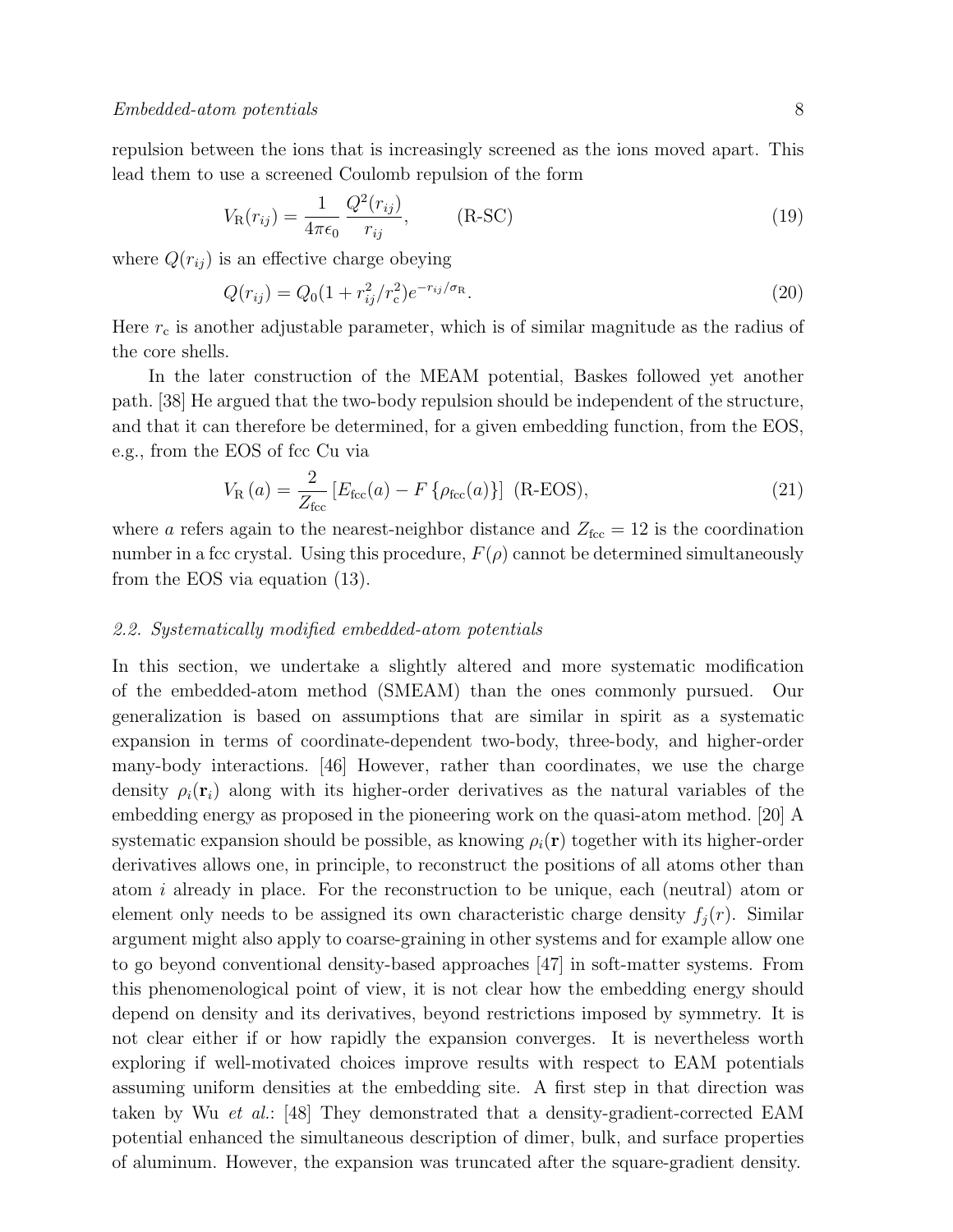## Embedded-atom potentials 9

Note that C-MEAM already contains the envisioned expansion in an asymptotic limit: If all coefficients  $\sigma_{Qn}$  in equation (12) are assigned the same value  $\sigma_{Q}$  and  $\sigma_{Q}$ is small compared to nearest-neighbor distances, then the  $\rho_{i\alpha_1,\dots,\alpha_n}$  are the n-th order derivative up to a factor  $\sigma_{\mathbf{Q}}^n$ . Assuming the coefficients  $c_{\mathbf{G}2}, \ldots, c_{\mathbf{T}2}$  to be small, the C-MEAM based embedding function can be expanded to leading order as

$$
F\left(\rho_i^{(g)}\right) = F(\rho_i) + \rho_i F'(\rho_i) \left(2c_{\text{G2}}\frac{\rho_{i\alpha}^2}{\rho_i^2} + 2c_{\text{H2}'}\frac{\rho_{i\alpha\beta}^2}{\rho_i^2} + 2c_{\text{T2}}\frac{\rho_{i\alpha\beta\gamma}^2}{\rho_i^2}\right) + \dots (22)
$$

For a Friedel embedding function, this can be cast in the appealing form

$$
F(\rho_i, \rho_{i\alpha}, \rho_{i\alpha\beta}, \ldots) = A\sqrt{\rho_i} \left( 1 + c_{\text{G2}} \frac{\rho_{i\alpha}^2}{\rho_i^2} + c_{\text{H2}'} \frac{\rho_{i\alpha\beta}^2}{\rho_i^2} + c_{\text{T2}} \frac{\rho_{i\alpha\beta\gamma}^2}{\rho_i^2} \right) + \ldots (23)
$$

Corrections to the EAM energy, as those just derived, must contain the correct symmetry, i.e, they must be invariant under rotation and mirror reflection. While the MEAM correction obeys these symmetries, additional terms are allowed. They can be grouped according to the number of indices needed to form a specific invariant. For example, a missing invariant is  $\rho_{i\alpha\alpha}$ . Since the square gradient (SG)  $\rho_{i\alpha}^2$  and  $\rho_{i\alpha\alpha}$ , which contains amongst other terms the trace of the Hessian (H) of the embedding density, are the only invariants formed by one pair of indices, the most general linear correction of this rank is

$$
\Delta F_1(\rho_i) = C_{\rm SG}(\rho_i)\rho_{i\alpha}^2 + C_{\rm H}(\rho_i)\rho_{i\alpha\alpha}.\tag{24}
$$

Note that the prefactors,  $C_{SG}(\rho_i)$  and  $C_H(\rho_i)$  generally are functions of density as can be seen from equation (23), for which one would find  $C_{SG}(\rho_i) = Ac_{SG}/\rho_i^{3/2}$ .

The next group of terms in SMEAM contains all invariants formed by two pairs of indices. (Indices always have to come in pairs, because otherwise the contraction of the expressions to a scalar would not be complete and mirror symmetry would be violated.) This leads to the two-index-pair energy correction

$$
\Delta F_2 = C_{\text{SG2}} \rho_{i\alpha}^2 \rho_{i\beta}^2 + C_{\text{SGH}} \rho_{i\alpha}^2 \rho_{i\beta\beta} + C_{\text{SGH}} \rho_{i\alpha} \rho_{i\beta} \rho_{i\alpha\beta} + C_{\text{GT}} \rho_{i\alpha} \rho_{i\alpha\beta\beta} + C_{\text{H2}} \rho_{i\alpha\alpha} \rho_{i\beta\beta} + C_{\text{H2}} \rho_{i\alpha\beta} \rho_{i\alpha\beta} + C_{\text{F}} \rho_{i\alpha\alpha\beta\beta},
$$
\n(25)

which consists of seven summands. Here, the prefactors,  $C_{SG2}, \ldots, C_{F}$ , are again assumed to depend on density, in the most general case. (The index GT in  $C_{GT}$  relates to a coupling of the gradient to a tensor of rank three, while  $F$  in  $C_F$  stands for the contraction of a tensor of rank four.) It later turns out that not all the invariants substantially improve the description of our selection of copper structures. However, from a symmetry point of view, it is not clear which invariants should be included and which ones can be left out. This can be seen from an analogy to linear elasticity: in linear elasticity, one also contracts the product of a rank two tensor to yield an energy in the same fashion as in the terms proportional to  $C_{H2}$  and  $C_{H2}$ . In this analogy, the prefactors  $C_{H2}$  and  $C_{H2}$  would correspond to the two independent Lamé coefficients and their ratio should not simply be assigned ad-hoc.

Higher-order terms in our expansion can be constructed systematically from the invariants of (commutative) tensor products  $\rho_i(l_1)\otimes\rho_i(l_2)\cdots\otimes\rho_i(l_k)$ , where the elements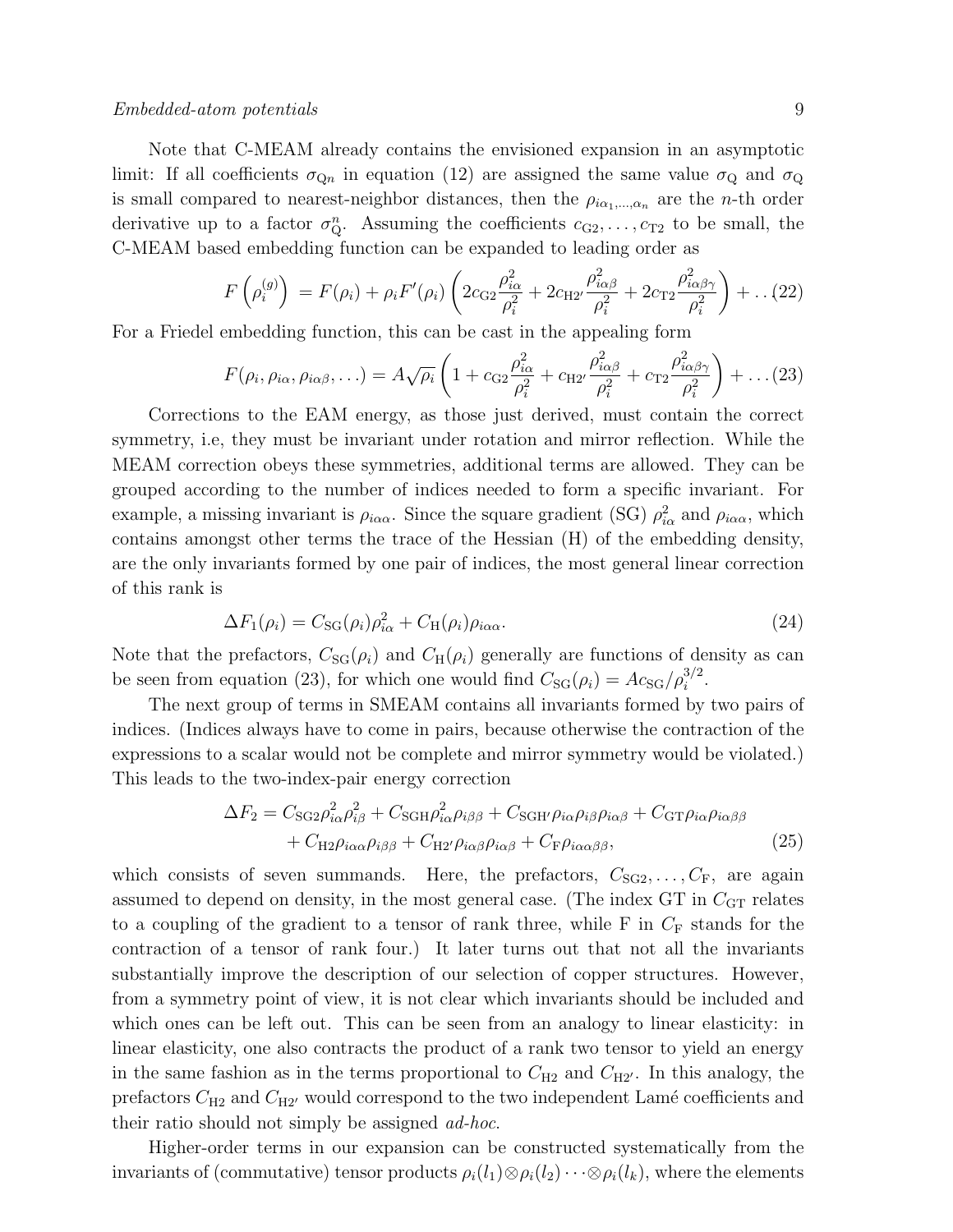of  $\rho_i(l)$  are defined in analogy to those in equations (9)–(11). Unfortunately, the number of resulting invariants quickly rises with the order of the tensor: we count 11 tensors with three pairs of indices having 20 independent invariants total. It is not obvious why  $\rho_{i\alpha\beta\gamma}^2$  should be the most important one out of these 20 independent invariants. In fact, for copper we find the term  $\rho_{i\alpha}^2 \rho_{i\beta}^2 \rho_{i\gamma}^2$  to be the most important out of the tested invariants based on three pairs of indices.

In order to obtain a more intuitive understanding of SMEAM, it may be beneficial to express some of the expansion summands in terms of bond angles. The easiestto-interpret summands are formed by integer powers of the square gradient, i.e.,  $\rho_{i\alpha_1}^2 \cdot \ldots \cdot \rho_{i\alpha_n}^2$ . The square-gradient expression can be written as

$$
\rho_{i\alpha}^2 = \sum_j n_{ij}^{\alpha} f_j(r_{ij}) \sum_k n_{ik}^{\alpha} f_k(r_{ik})
$$
\n(26)

$$
= \sum_{jk} \cos \gamma_{ijk} f_j(r_{ij}) f_k(r_{ik}) \tag{27}
$$

$$
\approx \sum_{j,k \in \text{II.n.}} \cos \gamma_{ijk} f_j^2(a) \qquad \text{(identical distance } a \text{ for all n.n.)}, \qquad (28)
$$

where  $\gamma_{ijk}$  refers to the bond angle formed by the atoms  $i, j, k$  on atom i. In the approximation (28), we restricted the sum to the dominant nearest-neighbor (n.n.) shell. Raising the square-gradient expression to the n-th power then leads to summands linear in  $(\cos \gamma_{ijk})^n$ , that is, to terms proportional to  $\cos(n\gamma_{ijk})$  and related expressions of  $2\pi/n$ symmetry. Thus, the coefficients in front of the integer powers of the square gradient effectively determine an environment-dependent bond-angle potential. If we chose the embedding energy to be linear in  $\rho$ , the pertinent expressions would reduce to more conventional bond-angle potentials.

As an additional example for an invariant in a SMEAM expansion, we consider  $\rho_{i\alpha\beta}\rho_{i\alpha}\rho_{i\beta}$ . Proceeding in the same fashion as above, we obtain

$$
\rho_{i\alpha\beta}\rho_{i\alpha}\rho_{i\beta} = \sum_{jkl} \cos \gamma_{ijk} \cos \gamma_{ijl} f(r_{ij}) f(r_{ik}) f(r_{il}). \tag{29}
$$

The prefactor to this expression in the SMEAM expansion,  $C_{SGH'}$ , thus couples bond angles on a given atom and thereby "renormalizes" the effective bond-angle potential. If  $F(\rho)$  were linear in  $\rho$ , the resulting SMEAM summand would correspond to a fourbody interaction. Other couplings can be interpreted similarly. It can then be seen that contractions of  $\rho_i(l_1) \otimes \rho_i(l_2) \cdots \otimes \rho_i(l_k)$  relate to effective  $(k+1)$ -body potentials plus higher-order interactions.

Discussing all implications of the SMEAM expansion including further generalizations, such as a coupling of the density and its derivatives on different atoms, is beyond the scope of this study. It shall suffice to state that the choice of the prefactors of the invariants determines the equilibrium structures and their compliance. For example, a negative prefactor to the square-gradient invariant would favor large gradients and thereby bias the system towards structures missing inversion symmetry. Other invariants can lead to other ways in which closed-packed structures are destabilized,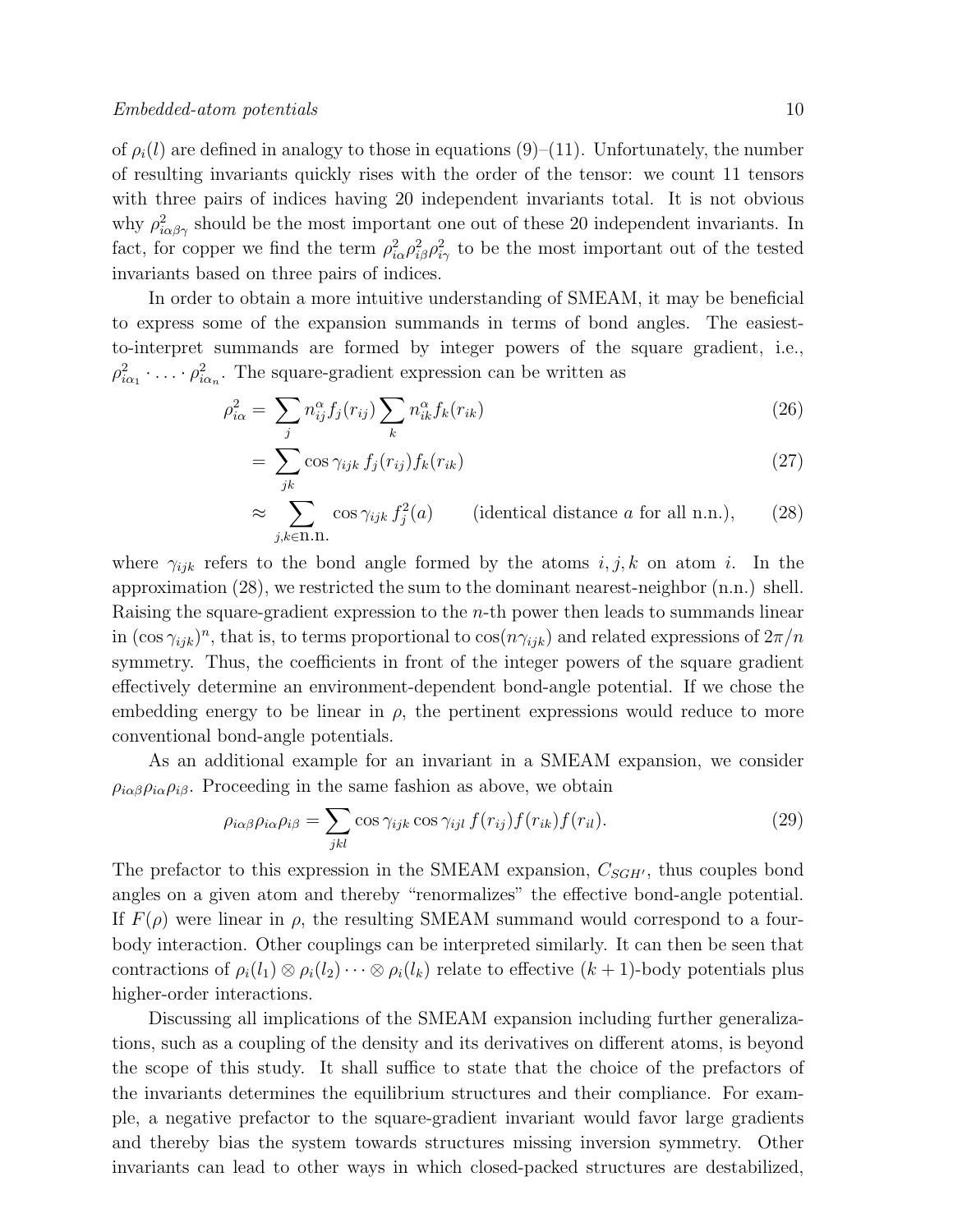e.g., a positive prefactor to the invariant  $\rho_{i\alpha\beta}^2$  favors low-dimensional structures, as we demonstrate in section 3.

We conclude this section with some technical comments including how the evaluation of invariants can be coded with little numerical overhead. Most importantly, all calculations in this work were conducted assuming that the  $\rho_{i\alpha_1,\dots,\alpha_n}$  are proportional to  $\sum_j n_{\alpha_1} \ldots n_{\alpha_n} \exp(-r_{ij}/\sigma_{\mathbf{Q}})$ . This is not a serious approximation, amongst other reasons because the nearest-neighbor distances turn out five times greater than  $\sigma_{Q}$ . At the same time, coding and computing time for the evaluation of the invariants is reduced substantially.

To generate low-order tensors  $\rho_{i\alpha_1,\dots,\alpha_n}$  only few extra floating point operations are needed. To compute the gradient term, three multiplications are needed for each neighbor of the central atom. The next-rank tensor has six independent components, each of which needs two multiplications. It continues with ten (fifteen) components for the tensor of rank three (four). This effort needs to be compared to taking a squareroot and an exponential of  $r_{ij}^2$ , which each by itself costs substantially more than a simple multiplication. Most importantly, the numerical effort is linear in the number of neighbors of the central atom. In most cases, at least for condensed-matter systems, where each atom interacts with a few dozen neighbors, the evaluation of the invariants adds only a small amount of extra CPU time. For example, once  $\rho_{i\alpha\beta\gamma}$  is known, the invariant  $\rho_{i\alpha\beta\gamma}^2$  can be coded as twelve multiplications and nine additions.

### 2.3. Simple analytical considerations on the Gupta potential

As mentioned before, Gupta designed a simple EAM potential by combining the components C-Exp, E-Friedel, and R-Exp. A great advantage of simple functional forms is that they allow one to conduct analytical calculations by hand so that trends can be ascertained. This section presents such calculations, in which the parameters  $V_{\rm R}$ ,  $\sigma_{\rm R}$ , A, and  $\sigma_{\rm Q}$  are the only parameters. Since two parameters can be used to define the units of energy and length, the Gupta potential is described by only two non-dimensional coefficients.

Assuming that both  $\sigma_{\rm Q}$  and  $\sigma_{\rm R}$  are much less than the difference between nextnearest neighbor and nearest-neighbor distances, which holds for all our investigated structures except bcc, one can approximate the total energy of a structure with

$$
V(Z, a) \approx \frac{ZV_{\rm R}}{2} \exp\left(-\frac{a}{\sigma_{\rm R}}\right) + A\sqrt{Z \exp\left(-\frac{a}{\sigma_{\rm Q}}\right)},\tag{30}
$$

where  $\alpha$  is the bond length and  $Z$  the coordination number of a central atom. For this potential, it is easily possible to estimate the equilibrium bond length  $a_0$  by minimizing  $V(a)$  with respect to a. Doing so leads to

$$
a_0 \approx \frac{2\sigma_{\rm Q}\sigma_{\rm R}}{2\sigma_{\rm Q} - \sigma_{\rm R}} \ln\left(-\sqrt{Z}\,\frac{\sigma_{\rm Q}V_{\rm R}}{\sigma_{\rm R}A}\right),\tag{31}
$$

i.e., the bond length increases roughly logarithmically with increasing coordination.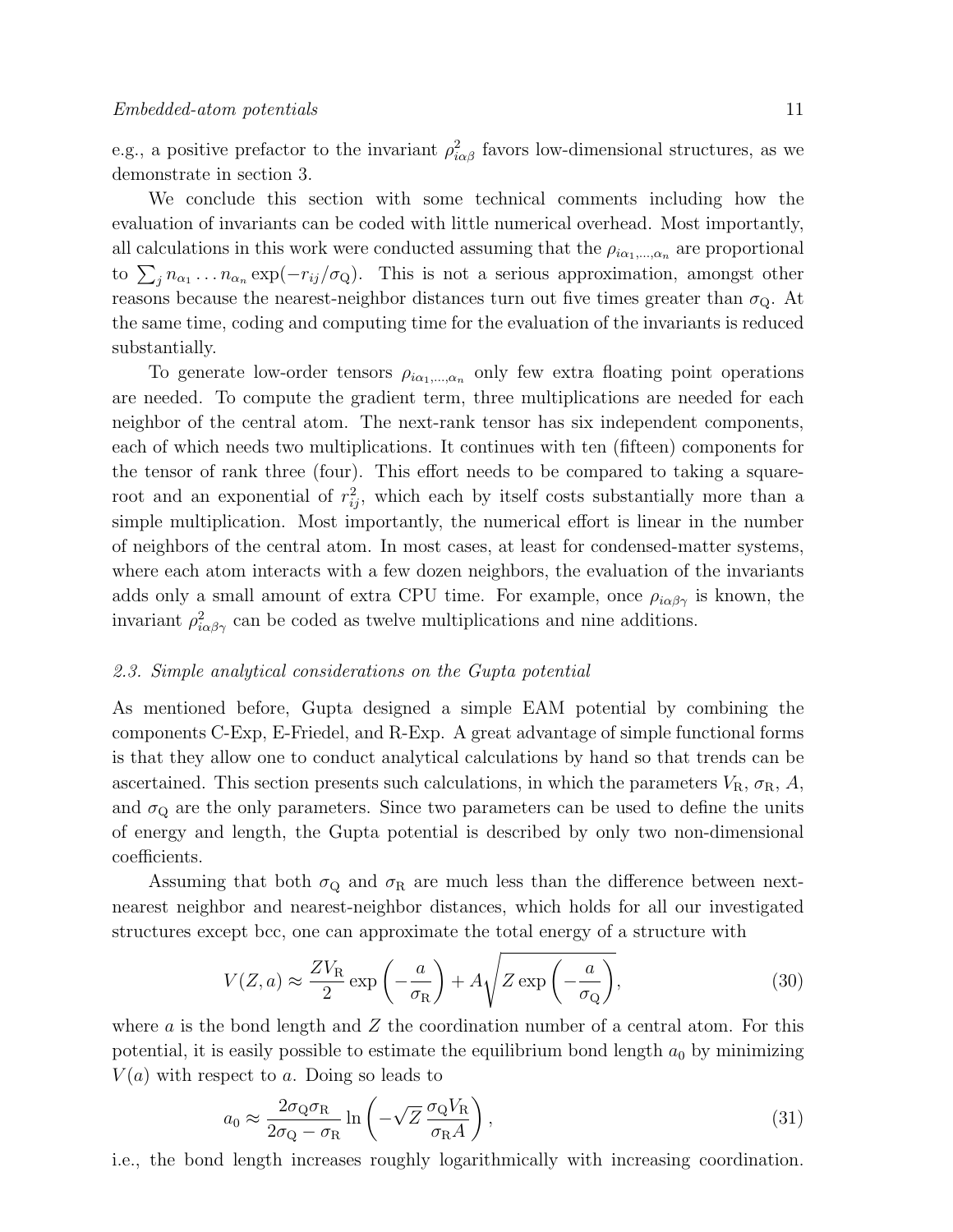$\overline{1}$ 

Substituting this expression back into equation (30) reveals that both terms contributing to the total potential scale according to

$$
V(Z, a_0) \propto Z^{\mu} \tag{32}
$$

and

$$
u = \frac{\sigma_{\rm Q} - \sigma_{\rm R}}{2\sigma_{\rm Q} - \sigma_{\rm R}}.\tag{33}
$$

Thus, in the limit of  $\sigma_{\rm Q} \gg \sigma_{\rm R}$ , the binding energy  $E_0 = V(Z, a_0) \propto \sigma_{\rm R}$ Z. In reality, this limit is not exactly satisfied so that one could expect effective values for  $\mu$  to be less than 1/2. However, including next-nearest neighbors counteracts this correction so that one can take  $E_0 \propto \sqrt{Z}$  as a zero-order approximation for binding energies.

We note in passing that in order for dimers to be stable and meaningful, parameterizations need to satisfy,  $A < 0$ ,  $2\sigma_{\rm Q} > \sigma_{\rm R}$  (attractive contribution dominates at large distances), and  $V_R$  > −A (positive energy in the limit where two atoms have identical coordinates). This implies that for  $\sigma_{\rm Q} < \sigma_{\rm R} < 2\sigma_{\rm Q}$ , our back-ofthe-envelope calculation predicts the formation of one-coordinated structures to be favorable. For  $\sigma_R < \sigma_Q$  large coordination will be preferred. It will thus be difficult for a Gupta potential missing gradient and related corrections to make structures of medium coordination to be the ground state, unless the next-nearest neighbor contributions become large, or, the charge density gradients and higher-order derivatives start to play a role. This is discussed in more detail in section 3, see also equation (39).

### 2.4. Investigated Structures

To study the transferability of the investigated potentials between different geometries, we consider a variety of structures ranging from clusters via chains and sheets or tilings to bulk solids. In the selected geometries, all atoms are equivalent by symmetry so that charge (and spin) transfer is suppressed, unless the electronic structure spontaneously breaks the symmetry. Some of the investigated geometries represent stable or at least close-to-metastable structures, while others are purely hypothetical. Those are nevertheless included into our test to get an idea about the differences between classical and quantum models far from mechanical equilibrium. Small, highly-symmetric Cu clusters, as the ones described hereafter, typically undergo a Jahn–Teller deformation to remove the degeneracy of their highest occupied molecular orbital with the lowest unoccupied orbital. Mimicking this effect is outside the scope of the conventional EAM formulation, which is why we purposefully ignore such structures.

As zero-dimensional objects, we chose the dimer  $(Z = 1)$ , the equilateral triangle  $(Z = 2)$ , the square  $(Z = 4)$ , and in addition all Platonic solids. The latter are the tetrahedron, the cube, and the dodecahedron, each having a coordination number of  $Z = 3$ , the octahedron  $(Z = 4)$ , and the icosahedron  $(Z = 5)$ . We furthermore added the cuboctahedron, which is an Archimedean body with  $Z = 4$ . Our onedimensional objects consist of the linear chain  $(Z = 2)$ , the square ladder  $(Z = 3)$ , and a triangular strip  $(Z = 4)$ , which can be obtained from the latter (ladder) by shearing the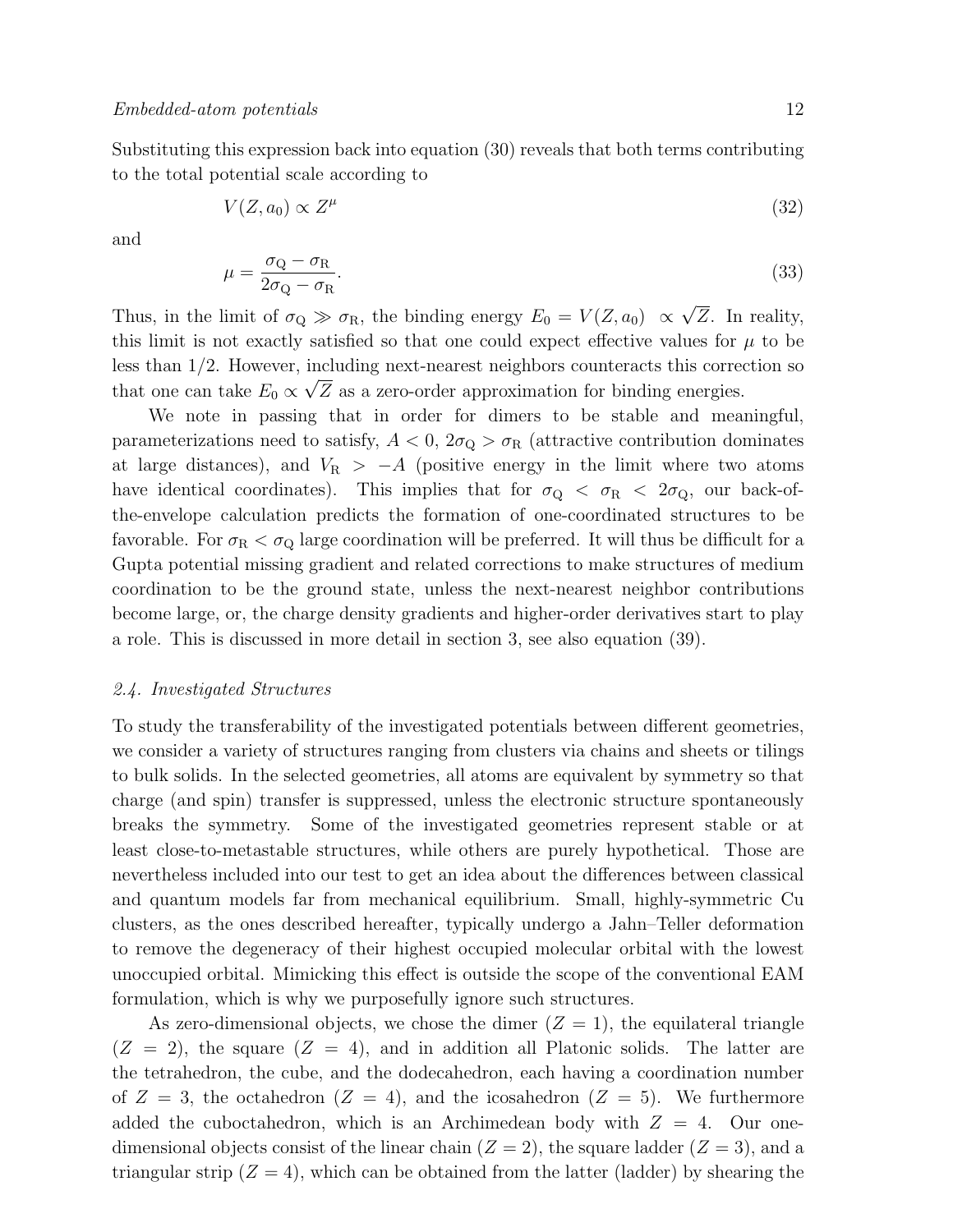structure appropriately. The considered two-dimensional structures are the honeycomb or hexagonal lattice  $(Z = 3)$ , the square lattice  $(Z = 4)$  as well as the kagome tiling  $(Z = 4)$  and the triangular tiling  $(Z = 6)$ . Bulk solids are the unstable diamond  $(Z = 4)$ and simple cubic  $(Z = 6)$  crystals, fcc and hexagonal close packed (hcp), each having  $Z = 12$ . In addition, we consider the body-centered cubic (bcc) crystal, which is stable at high temperature and, rigorously speaking, has  $Z = 8$ . However, the six next-nearest neighbors are only 15% more distant from a central atom than the nearest-neighbors, so that one could also argue that bcc has a coordination number of  $Z = 14$ , or any number in between 8 and 14. In all other cases than bcc, there is at least a  $40\%$  increase in spacing from nearest to next-nearest neighbors. This difference then clearly exceeds some pertinent force-field parameters such as  $\sigma_{\rm Q}$  in equation (5) or  $\sigma_{\rm R}$  in equation (17). Consequently, the coordination number is reasonably well defined for any investigated structure other than bcc.

# 2.5. Observables and  $\chi^2$  goodness

Force fields are typically fitted to a small set of target observables or reference quantities. As the set of systems in our study covers a wide variety of geometries, we use characteristics which can be defined for the whole set: the equilibrium nearest-neighbor distance  $a_0$ , the equilibrium energy per atom  $E_0$ , and the "stiffness" S defined as

$$
S = \frac{\partial^2 E_0(a)}{\partial a^2} \bigg|_{a=a_0} \,. \tag{34}
$$

Given the atomic packing fraction of a particular crystal, the bulk modulus B can be deduced from S and  $a_0$  in a straightforward fashion. Thus, when fitting to  $a_0$ ,  $E_0$ , and S, we implicitly fit to B. For two- and three-dimensional structures, elastic tensor elements can be defined containing information on the compliance of the system in addition to that contained in the bulk modulus. These elements are  $C_{11}$ ,  $C_{12}$ , and  $C_{44}$  for isotropic systems or crystals of cubic symmetry. We never used target values for those numbers while optimizing the adjustable force-field parameters, and instead tested later if their values were reproduced. In fact, we did not compare the various  $C_{ij}$ directly but indirectly via two dimensionless numbers. These were a measure  $\tilde{C}_{\text{Cauchy}}$ for the violation of the Cauchy relation,  $C_{12} = C_{44}$ ,

$$
\tilde{C}_{\text{Cauchy}} = \frac{C_{12} - C_{44}}{C_{11}}\tag{35}
$$

and a measure  $\tilde{C}_{\text{iso}}$  for the violation of the isotropy condition,  $C_{44} = (C_{11} - C_{12})/2$ ,

$$
\tilde{C}_{\text{iso}} = \frac{C_{44} - (C_{11} - C_{12})/2}{C_{11}}.
$$
\n(36)

The quality of a fit is commonly measured with a  $\chi^2$  penalty function

$$
\chi^2 = \frac{1}{\sum_i w_i} \sum_i w_i \left( \frac{O_i^{\text{EAM}} - O_i^{\text{DFT}}}{\Delta O_i} \right)^2,\tag{37}
$$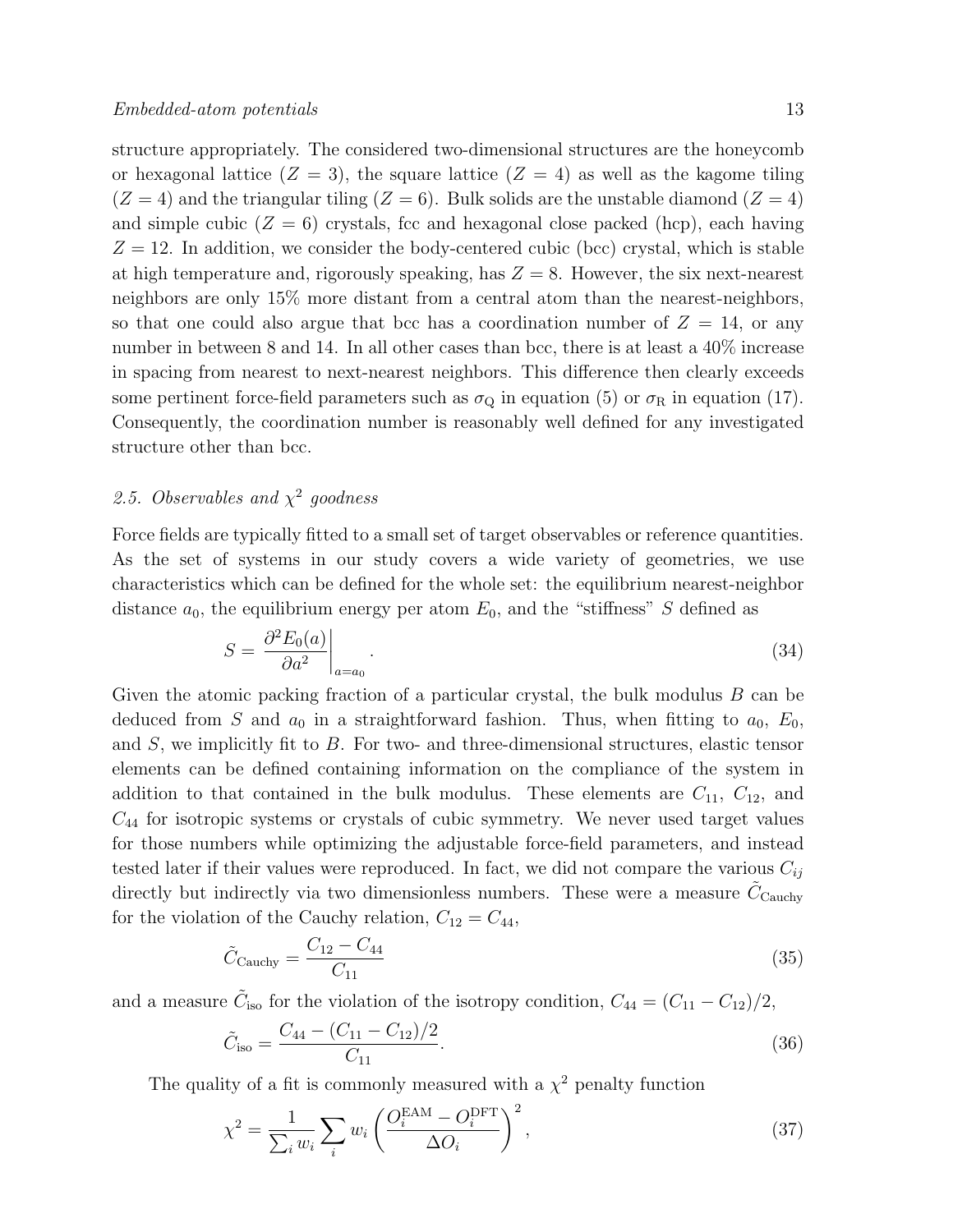where  $O_i^{\text{DFT}}$  and  $O_i^{\text{EAM}}$  are the values of a given observable as deduced from DFT and EAM, respectively.  $\Delta O_i$  is an error that we perceive as "small" but achievable for a good force field, while  $w_i$  is a weight with which each observable enters the fit. Thus, a value of  $\chi^2 = 1$  for a given subset of data is seen as satisfactory, as it indicates that deviations were within expectations. As default values for the relative uncertainties  $\Delta O/O_{\text{DFT}}$ , we use 0.01 for  $a_0$ , 0.05 for  $E_0$ , and 0.15 for S.

Adjustable force field parameters were optimised for our chosen  $\chi^2$  function using a standard simulated annealing procedure, which was coded in C++. We chose simulated annealing to identify possible multiple minima on the  $\chi^2$  surface. Its slow convergence to a minimum was not seen as an impediment, because the set of the selected properties can be computed 1,000 times per second on a single core.

### 2.6. DFT calculations

This study is conducted in the spirit that the DFT data describes a fictional material and that we investigate how well the produced data can be modeled by a classical force field. Thus, it is of higher priority to produce a set of data that is as self-consistent as possible than to generate data that is as accurate as possible for a given structure. This is why we model all structures with identical methods instead of employing different methods for different structures. In addition, we purposefully ignore or suppress effects that cannot be described by simple EAM potentials even if they can or do occur in real systems, such as Jahn–Teller distortions or spin-frustrated structures in lower-dimensional systems.

We nonetheless try to evaluate the quality of the data. For this purpose, direct comparison to experiment can only be made for fcc copper and the copper dimer. Other solid structures are not stable at ambient pressure and low temperatures, except for hcp, which, however, is very similar to fcc, so that no substantially new information is gained. Likewise, the one and two-dimensional crystals cannot be prepared in the laboratory, because real clusters tend to have smaller symmetry than those selected by us. To obtain a rough estimate for the accuracy of the DFT target numbers, we employ three different DFT methods and compare the results to each other.

All three sets of pseudopotential calculations were performed with the Quantum Espresso software suite. [49] All calculations approximated the exchange-correlation functional with Perdew–Burke–Ernzerhof (PBE) model. [50, 51] One set of calculations is based on the Hartwigsen–Goedecker–Hutter (HGH) normconserving pseudopotential whose results are also used as our reference data. [52] The other two calculations used the Kresse-Joubert projector-augmented plane-wave method (KJPAW) [53] and the ultrasoft Rappe-Rabe-Kaxiras-Joannopoulos pseudopotential (RRKJUS). [54] The HGH and RRKJUS calculations included a semicore state d in the valence.

All calculations of infinite structures were done on a grid with 16 k-points in each periodic direction. For low-dimensional systems, the calculations were done in a sandwich geometry at the gamma point. The width of the cell in the "vacuum direction" was 36-44 Å. For clusters and monomers, we also employed the Martyna-Tuckerman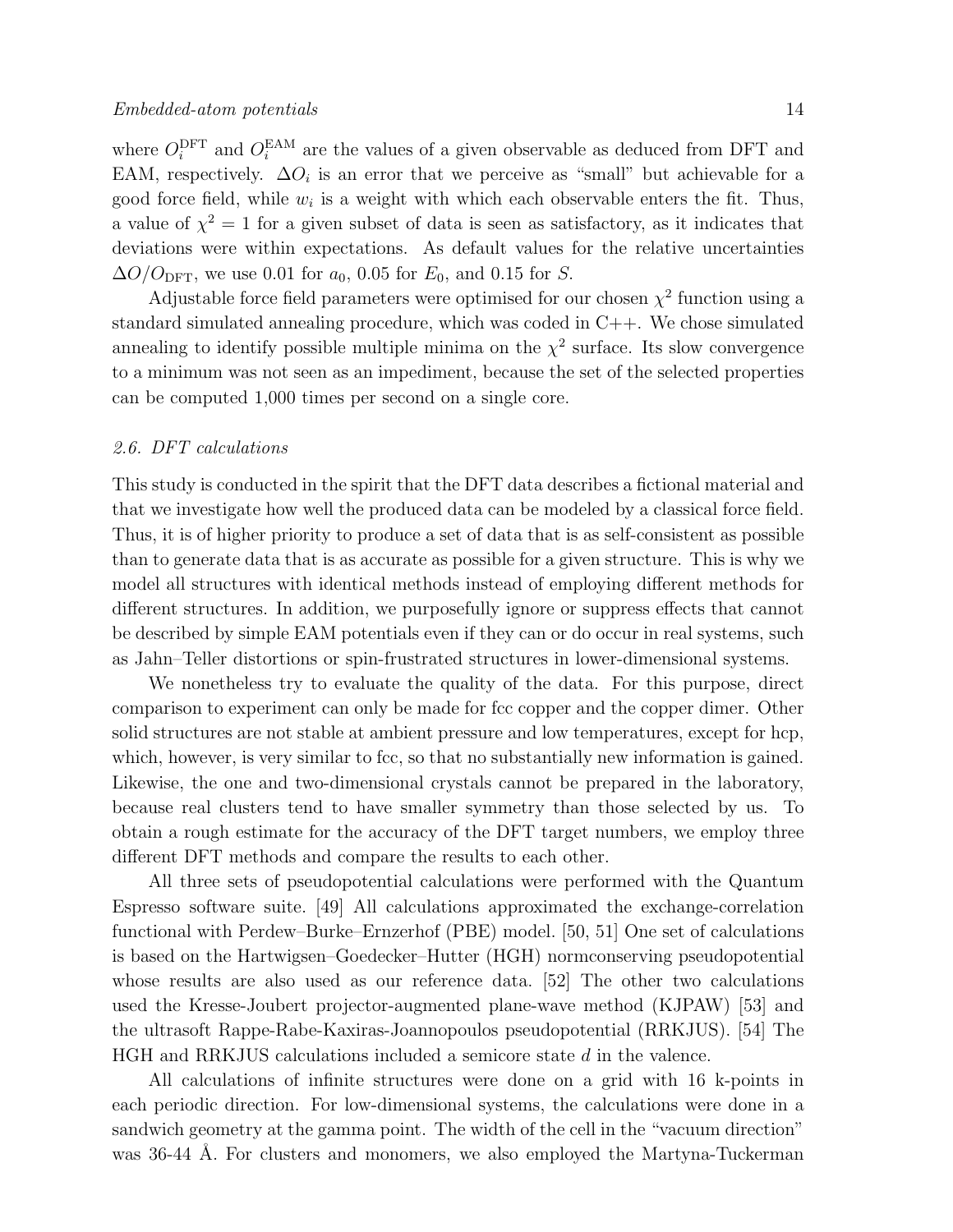correction [55] although it turned out that this did not change the significant digits of our results. For the normconserving HGH calculations we used a plane-wave kinetic energy cut-off of 200 Ryd, KJPAW and RRKJUS calculations were both done with cutoff 65 Ryd. The electronic density cut-off equalled four times the plane-wave cut-off.

The cohesive energies were obtained as differences to the energy of an isolated monomer, which for the HGH method were computed as described above for the clusters, and in the other cases the value provided with the potential was used. The stiffnesses were calculated from the coefficients of a third order polynomial fit to at least five datapoints within a few per cent from the nearest neighbor distance corresponding to the minimum energy. Calculations were not spin polarised for the above-mentioned reason that this effect is beyond the scope of the tested force fields.

# 3. Results

### 3.1. DFT results

In this section, we summarize our DFT results for the investigated structures. We present the PBE data in graphical forms rather than in tables, because this facilitates their interpretation. Figure 1 supports the back-of-the envelope calculation presented in section 2.3 of a nearest-neighbor spacing that increases roughly logarithmically with the coordination number. For fcc, the lattice constants from all three methods are 3.65– 3.66 Å and agree reasonably well with the experimental value 3.615 Å. [56, 7, 8] All three methods put the dimer length between 2.23 Å and 2.27 Å, which is in decent agreement with the literature value of 2.2197 Å. [57] Deviations from the predicted trend are such that the DFT-based bond lengths are smaller for all low-dimensional structures having inversion symmetry but also for the hypothetical or metastable diamond and simple cubic lattices.

The prediction that the binding energy roughly follows a power law also turns out correct, as can be seen in figure 2. The relative scatter in the binding energies is larger than for the lattice constants but trends are consistent. The fcc binding energies of the HGH and RRKJUS methods are in good agreement with the experimental value of  $567.18 \cdot 10^{-21}$  J, [58, 59, 60, 61] while KJPAW slightly overestimates it. The dimer energy  $192 \times 10^{-21}$  J is also in reasonable agreement with the literature value of  $\sim 170 \times 10^{-21}$  J. As for the fcc structure, the highest and lowest values are given by the HGH and KJPAW methods, respectively, the difference being roughly  $22 \times 10^{-21}$  J. Structures leading to energies above (below) the line extrapolating the behavior between the two extremes dimer on one end and fcc on the other end — result in bond lengths below (above) the corresponding line for the nearest-neighbor spacing. These trends have certainly been known for a long time [62] but have not been investigated systematically in terms of EAM potentials. From the line connecting the  $Z = 1$  and the  $Z = 12$  structures, one can read off an exponent of  $\mu \approx 0.405$  in equation (32) and thus, using equation (33), one may conclude that the ratio  $\sigma_R/\sigma_Q$  should not be too far from 1/3.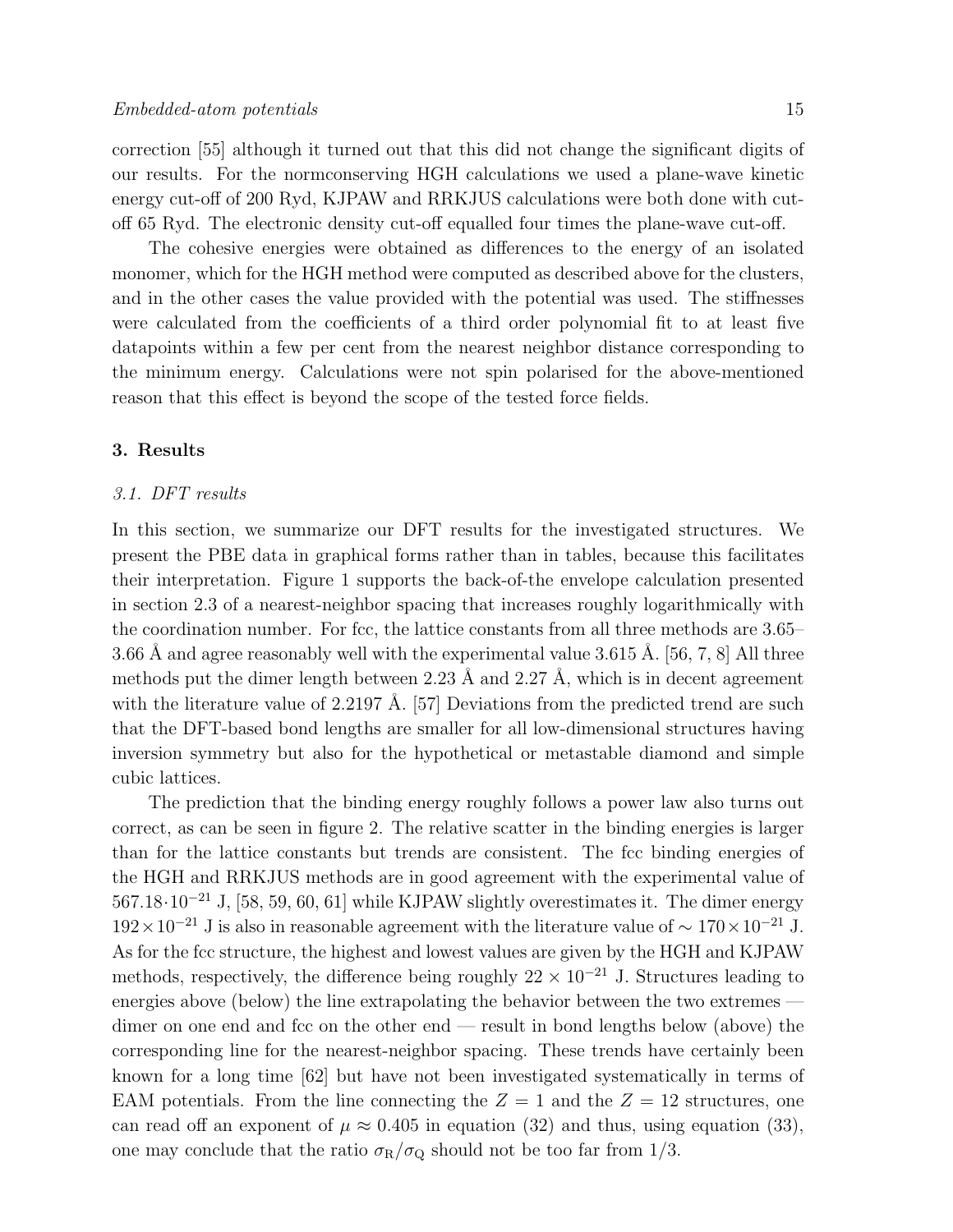

**Figure 1.** DFT results for the equilibrium Cu-Cu bond length  $a_0$  as a function of the coordination number Z for different geometries.



Figure 2. DFT results for the binding energy  $E_0$  as a function of the coordination number Z for different geometries. The dotted line connects the DFT results for the highest and the lowest binding energy. It corresponds to a  $Z^{\mu}$  power law with an exponent  $\mu \approx 0.405$ .

The stiffnesses shown in figure 3 follow a similar power law as the binding energies. This can be rationalized by extending the calculations presented in section 2.3 to elastic moduli: energies and stiffnesses turn out proportional to each other,  $2\sigma_{\rm Q}\sigma_{\rm R}$  being the proportionality constant. The *ab initio* results for the stiffnesses S and elastic moduli  $C_{11}, C_{12}$  and  $C_{44}$  are again in good agreement with the values calculated from the experimentally known moduli of fcc,  $S \sim 2309 \text{ GPa} \cdot \text{\AA}, C_{11} \sim 176 \text{ GPa}, C_{12} \sim 124 \text{ GPa}$ and 82 GPa. [63, 56] The dimer stiffness 648 GPa·Å is also close to the value 640 GPa $\AA$ ,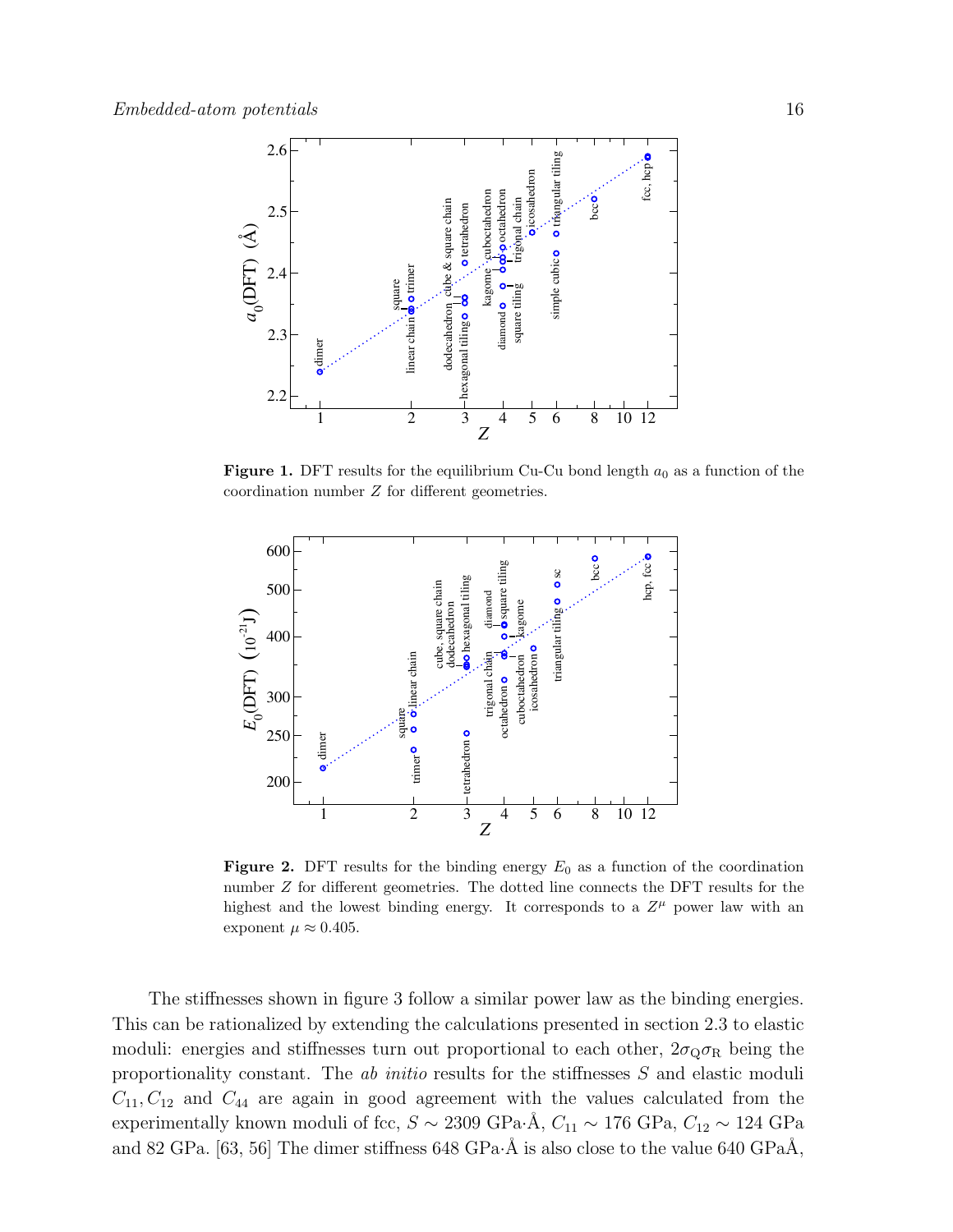

**Figure 3.** DFT results for the stiffness  $S = \partial^2 E_0 / \partial a_0^2$  as a function of the coordination number Z for different geometries. The dotted line connects the DFT results for the highest and the lowest stiffness.

which can be deduced from the literature. [57]

Between different DFT approaches, we find typical deviations of the bond lengths, the binding energies, and the stiffnesses to be of order  $O(1\%)$ ,  $O(5\%)$ , and  $O(15\%)$ , respectively, when averaged over all structures, each structure being given identical weight. For bond lengths and binding energies deviations are systematic and not very scattered, while differences in stiffness show no obvious trends. Since one cannot expect force fields to surpass the accuracy of DFT calculation, we define the description of the data as satisfactory if the deviation between the force-field based numbers and the HGH results are of similar magnitude as the deviation between different DFT methods. This motivated our choice to use  $\Delta a/a = 0.01$ ,  $\Delta E_0/E_0 = 0.05$ , and  $\Delta S/S = 0.15$  for the evaluation of the  $\chi^2$  goodness function. With this choice, we label a value of  $\chi = 1$  as satisfactory.

### 3.2. Results for the Gupta potential

We start the presentation of our results on conventional (in the sense of uniform-density approximation) EAM potentials with the analysis of the Gupta potential. As we discuss in more detail further below, these results are representative for other conventional EAM potentials. For our reference data, we found the original parametrisation to be somewhat unfavorable and thus refitted the four adjustable parameters to our DFT data. The obtained numbers were  $V_{\rm R} = 1.55971\times10^{-15}$  J,  $a_{\rm R} = 0.22839$  Å,  $A = -1.31838\times10^{-18}$  J, and finally  $a_{\rm Q} = 0.64039$  Å.

The new set of parameters reduced the square root of our default goodness function from  $\chi = 8.988$  to  $\chi = 0.6741$ . Thus, the quality of the data for lattice constants, binding energies, and stiffnesses were within the expectations. Despite this level of agreement,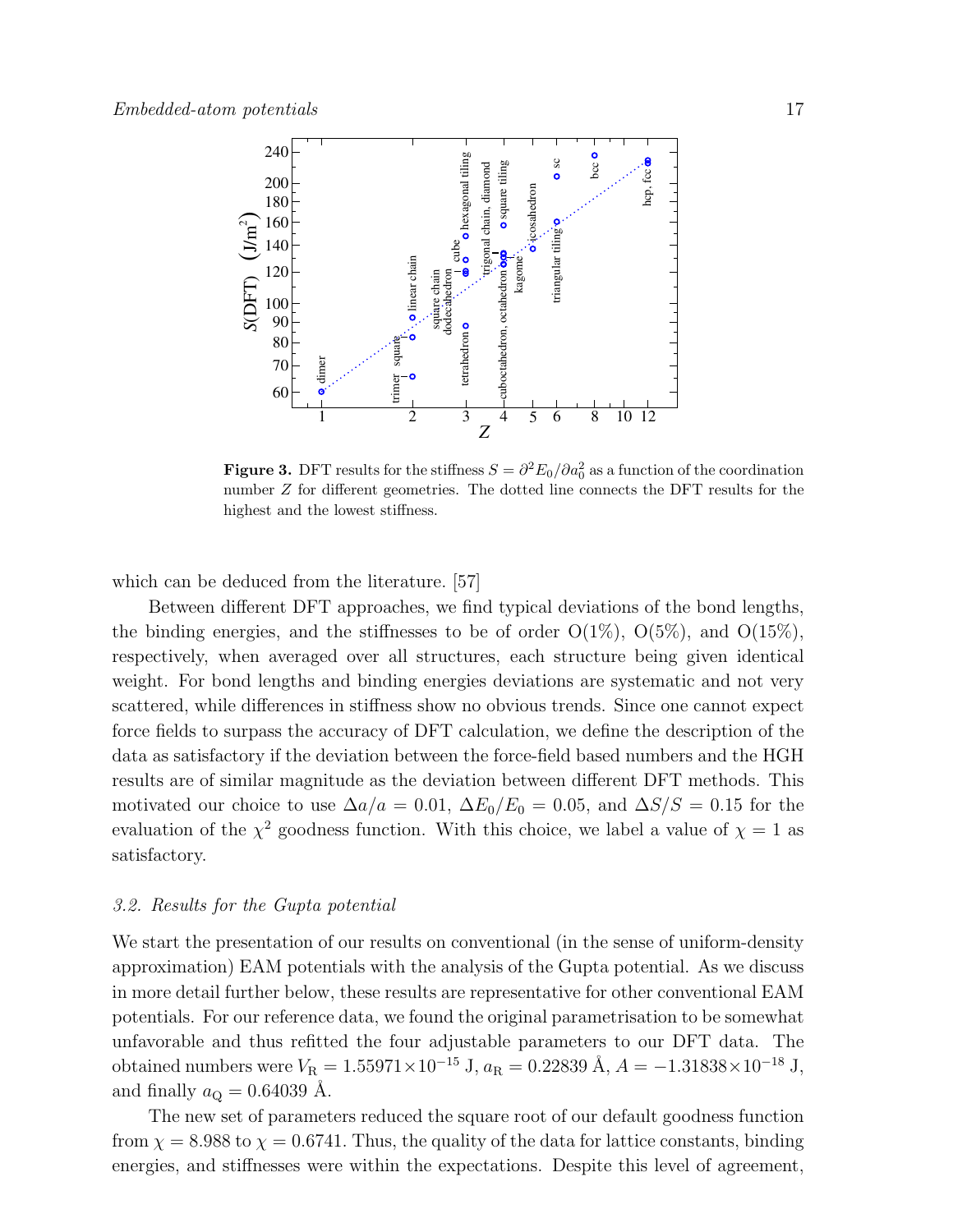it is instructive to investigate deviations between the EAM and the DFT results.

Figure 4 reveals that most EAM lattice constants are within  $1\%$  accuracy. As such, the observation of  $a_0(Z) - a_0(1) \approx \ln(Z)$  is reproduced. However, for a fixed value of Z, one can observe that EAM bond lengths for bulk structures are systematically too large while those for structures with  $Z \leq 3$  tend to be too small.



**Figure 4.** EAM equilibrium length  $a_0$ (EAM) divided by the DFT equilibrium length  $a_0(DFT)$  as a function of the coordination number Z for different geometries.

Binding energies deduced from a reparametrised Gupta potential also reproduce the predicted power law dependence from section 2.3 quite well, as shown in figure 5. However, in comparison to the DFT data presented in figure 2, the fluctuations in the Gupta  $E_0$  for a fixed value of Z are rather small. Even worse, they often convey the wrong order for a fixed value of Z. For example, the two-dimensional tilings are predicted to have relatively small binding energies, while DFT calculations find them to be largest. This trend is observed by all EAM potentials, as long as they do not have C-MEAM or SMEAM corrections. This can be easily rationalised: In conventional EAM potentials, the first correction to the calculations presented in section 2.3 comes from the second neighbor shell. The only information relevant to EAM then is how distant the second shell is and how many atoms sit on it, while bond angles do not play a role. As a consequence, EAM cannot reproduce the observation that DFT tends to prefer open structures over densely-packed geometries, sometimes even at the expense of reducing coordination. For example, unlike EAM, DFT finds that the linear chain with  $Z = 2$  is clearly more stable than the tetrahedron  $(Z = 3)$  and the hexagonal tiling  $(Z = 3)$  has distinctly greater binding energy than the octahedron with  $Z = 4$ . Similar statements do not only hold for the Gupta potential but for any of the tested conventional EAM potentials.

The results on the stiffness of the structures, see figure 6, are only semi satisfactory. While absolute errors of less than  $30\%$  can be considered to be reasonable, there seems to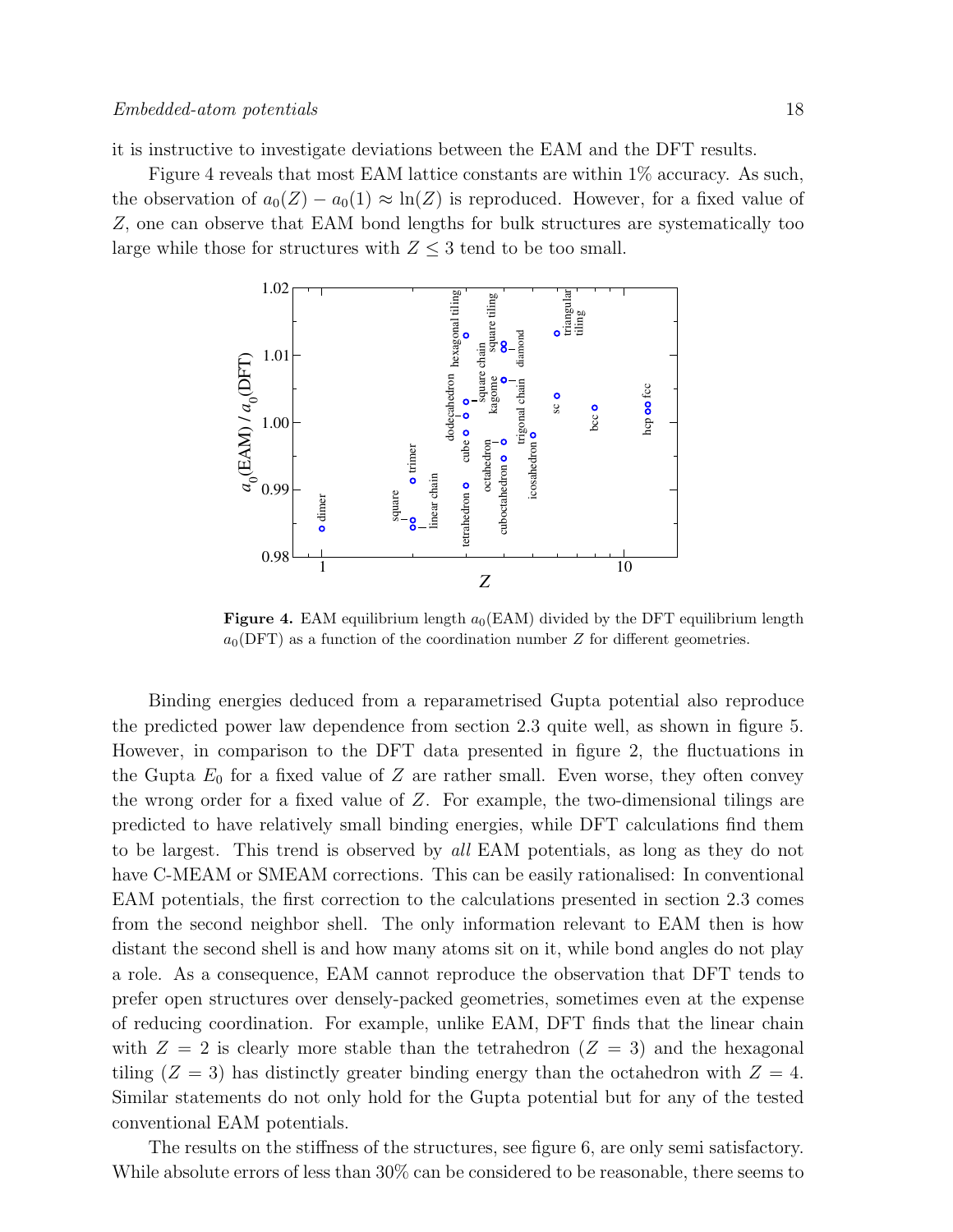

**Figure 5.** EAM results for the binding energy  $E_0(EAM)$  as a function of the coordination number Z for different geometries. The dotted line is identical to that drawn in figure 2.



**Figure 6.** EAM equilibrium stiffness  $S_0(EAM)$  divided by the DFT stiffness  $S_0(DFT)$ as a function of the coordination number Z for different geometries.

be a systematic deviation: Stiffnesses are overestimated for  $Z < 3$  and underestimated for  $Z > 5$ .

# 3.3. Conventional EAM methods

As stated in the previous section, the reparametrised Gupta potential reproduces the data with a  $\chi$ (C – Exp, E – Friedel, R – Exp) of  $\approx 0.6741$ . In this section, we explore by how much the agreement with the target DFT data can be improved within the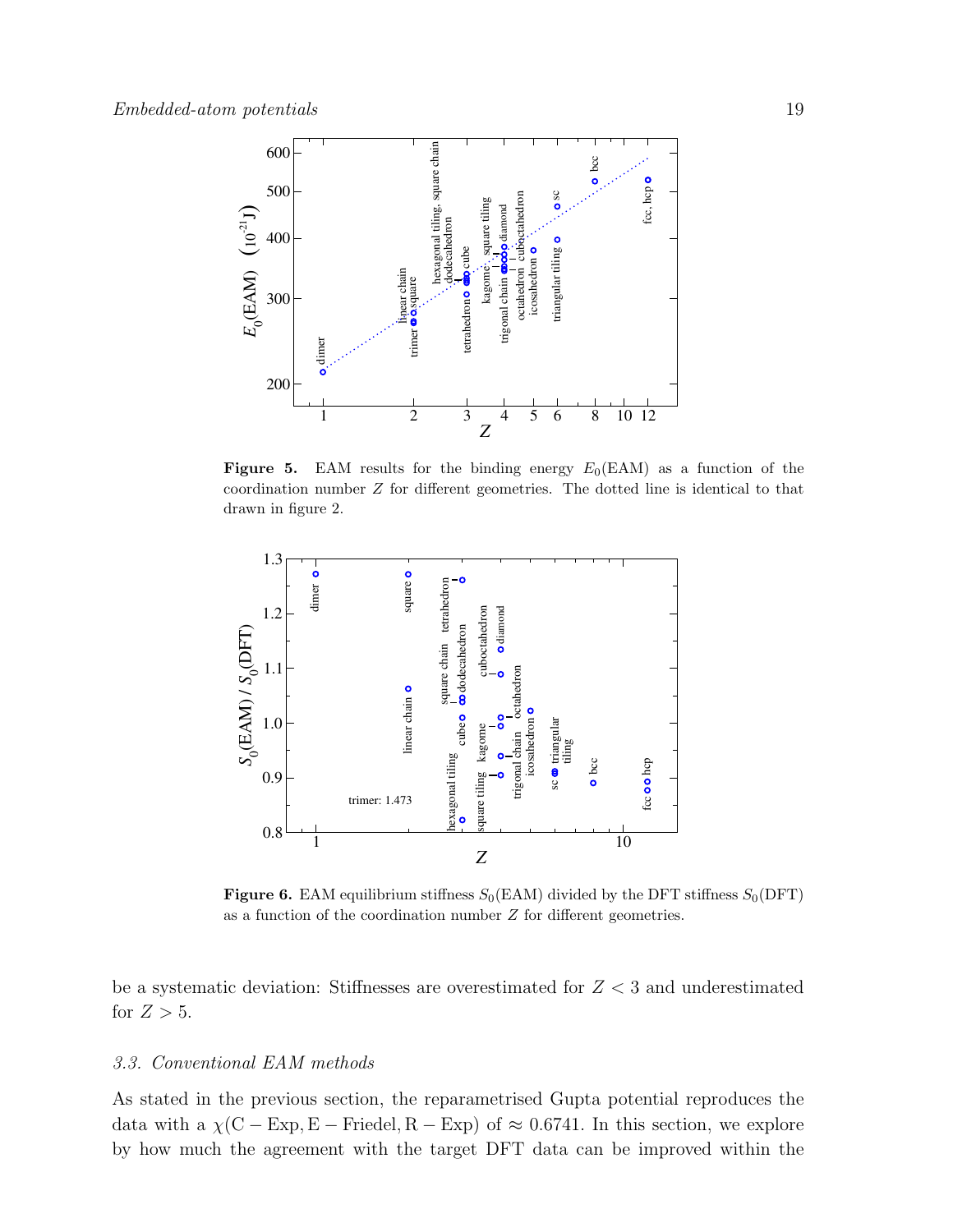context of conventional EAM methods, i.e., those in which no (effective) gradients are taken, such as in MEAM or SMEAM.

If we keep the R-Exp as repulsion and E-Friedel as embedding function, the following goodness is obtained for the different charge schemes, when re-optimizing each parameter of the full potential  $\chi$ (C – DG) = 0.8892,  $\chi$ (C – Gauss) = 0.7790, and  $\chi$ (C – IM) = 0.6500. These results suggest that elaborate tables for the charge density or the the evaluation of complicated functions do not benefit EAM calculations more than a simple exponentially decaying charge density, at least not in the context of a conventional EAM method.

We next change the embedding function while keeping R-Exp as repulsion and C-Exp as charge density. This yielded  $\chi$ (E-MEAM) = 0.9201 and  $\chi$ (E-Taylor) = 1.1703 using four terms in the polynomial fit. The latter fit turned out to converge very slowly without leading to better minima of the goodness function than our default choice E-Friedel, which only needs one instead of four parameters. The results for E-EOS depend on the nature of the EOS. For Birch–Murnaghan (BM), we found the best value of  $\chi(E - EOS - BM) = 0.5748$ , while Rose-Vinét (RV) only lead to  $\chi(E - EOS - RV) = 0.7542$ . The improvement of the E-EOS-BM embedding function over a simple square-root function is so small that we nevertheless consider E-Friedel more appealing.

The last test in this section relates to the repulsion, which we change while using C-Exp for the charge density and E-Friedel as embedding function. We find  $\chi(R -$ Gauss) = 0.6918 and  $\chi(R - SC) = 0.6742$  while the two EOS-based approaches yield  $\chi(R - EOS - BM) = 0.8119$  and  $\chi(R - EOS - RV) = 0.8422$ . Again, no significant improvement can be found over the simple exponential term. Even if one of the two R-EOS methods had given a better value, designing the repulsive potential from the EOS would have been unsatifactory whenever first- and second-nearest neighbors cannot be clearly distinguished.

We note that for *any* EAM assuming the uniform density approximation, the spread of binding energies was relatively small for a fixed number of nearest neighbors Z compared to DFT. The errors were systematically largest for the tetrahedron, hexagonal and triangular tilings. Moreover, all conventional EAM potentials give a very small relative difference in hcp and fcc binding energies, and in most cases mispredict its sign. The O(0.03%) EAM energy difference between fcc and hcp originates from the third and fourth neighbor shells. Yet, DFT gives a ten times greater value for the hcp–fcc binding energy difference,  $(0.3\%)$ , which compares well with experimental results. [64, 65, 66, 67] Quantum-chemical arguments relate the hcp-fcc energy difference to geometric effects in the first-neighbor shells of the structures. [68, 69, 70] Representing such effects for fcc versus hcp is beyond the feasibility of conventional EAM potentials. Since we are looking for an expression which can be improved by adding in the physically meaningful missing terms, getting the right value by modifying the long-range part of the potential would be counter-productive. Similar comments are certainly valid for other structures as well. Thus, correcting the sequence of binding energies for a given value of  $Z$  in a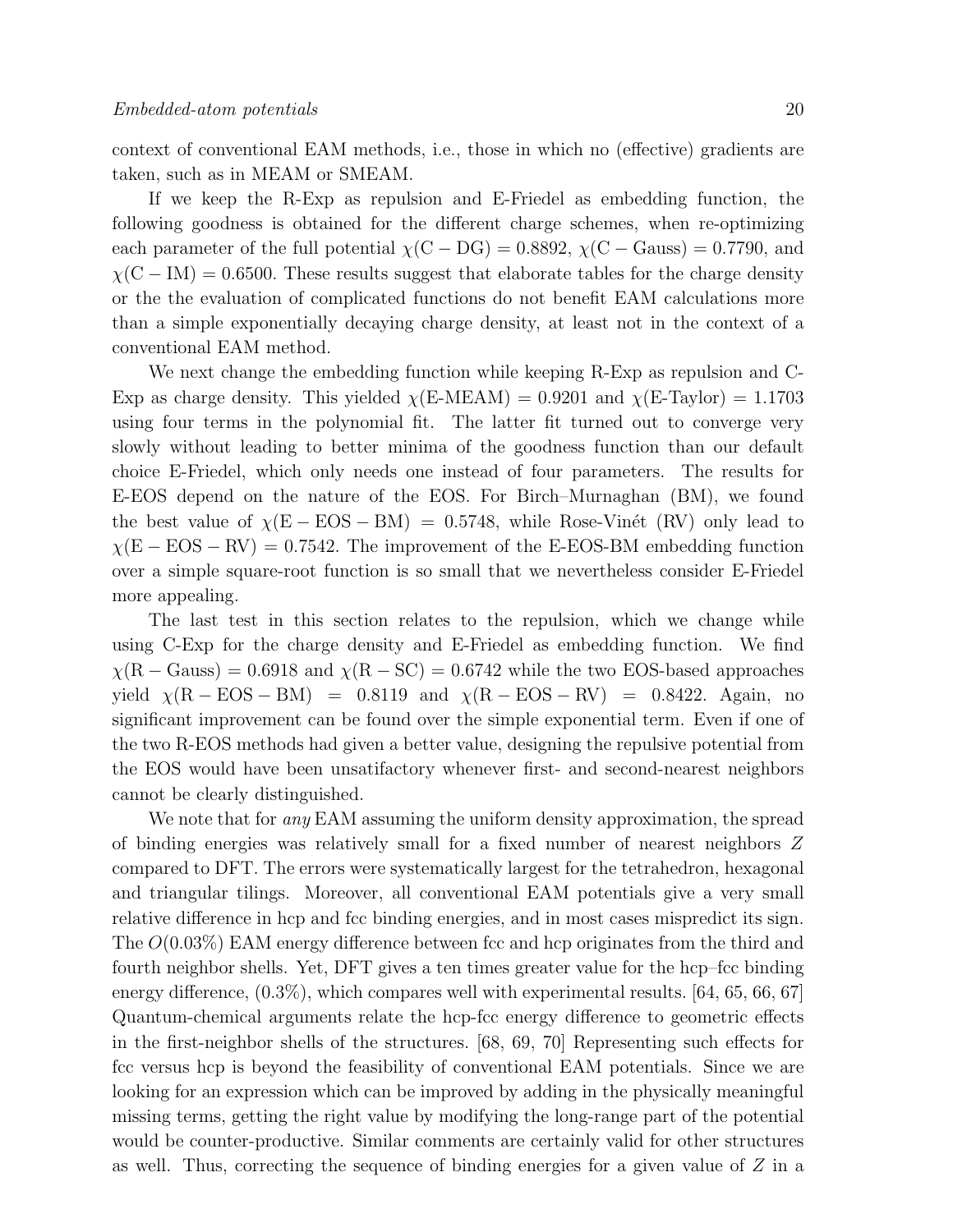physically meaningful fashion seems to be outside the reach of conventional EAM.

In the context of SMEAM, the invariant  $\rho_{i\alpha\alpha\beta\beta}$  is the lowest-order invariant yielding different nearest-neighbor values for fcc and hcp, allowing to represent the energy difference of the two structures as a geometric effect. This is similar to the way how a six'th order moment expansion for bond-order potentials [71] makes it possible to distinguish the energy difference between hcp and fcc.

### 3.4. Modified EAM potentials

In this section, we discuss results on the following modified EAM potentials: (i) the original MEAM with original parameters, (ii) the original MEAM with parameters that were optimised for our learning set, (iii) the Gupta potential plus a square-gradient correction, (iv) SMEAM as defined in section 2.2, see also equation (38), and (v) a hybrid of Gupta, MEAM, and SMEAM, for which we use an effictive charge density, as defined in C-MEAM (plus additional terms), and insert it into E-Friedel, while keeping R-Exp as repulsion. The embedding energy of the last variant is obtained when pulling the last factor on the r.h.s. of equation (38) under the square root. In all cases but (i), no nearest-neighbor cutoffs were employed for any quantity. Instead, any  $R_c$  was set greater than  $8\sigma_{\Omega}$ .

For the goodness function, we obtained  $\chi(i) = 1.950, \chi(ii) = 0.6468, \chi(iii) = 0.4554$ ,  $\chi$ (iv) = 0.3346 and  $\chi$ (v) = 0.3642. Thus, it appears that a systematic expansion based on simple analytical expressions is the most accurate choice for our learning set of structure encompassing many different local binding environments. However, as before, trends regarding bond lengths, binding energies, and stiffnesses, are similar for different EAM modifications. Since SMEAM gives the best results, we focus our discussion on that approach.

While fitting SMEAM, we noticed that only few invariants are needed to optimize the goodness function. The final expression for the embedding energy reads

$$
F(\rho, \rho_{\alpha},...) = A\sqrt{\rho} \left( 1 + c_{\text{SG2}} \frac{\rho_{i\alpha}^2}{\rho^2} + c_{\text{H2}}' \frac{\rho_{i\alpha\beta}^2}{\rho^2} + c_{\text{SG6}} \frac{\rho_{i\alpha}^2}{\rho^2} \frac{\rho_{i\beta}^2}{\rho^2} \frac{\rho_{i\gamma}^2}{\rho^2} \right). \tag{38}
$$

None of the additional low-order invariants we tested reduced the goodness function by more than fractions of a per cent, even when combining several of them, while leaving out any of the listed invariants noticeably increased  $\chi$ . Note that  $c_{SG2}$  and related coefficients in equation (38) are dimensionless, unlike the functions  $C<sub>SG2</sub>(\rho)$  in the prefactors on the r.h.s. in equation (25). This is because  $\rho_{i\alpha}$  is not the  $\alpha$  component of the gradient of the charge density but  $\sigma_{Q}$  times  $\partial_{\alpha}\rho$ .

Figure 7 shows that SMEAM bond lengths are all within 1% accuracy. More importantly, the ratio of  $a_0(\text{MEAM})/a_0(\text{DFT})$  shows no more systematic decrease with increasing Z, unlike the conventional EAM potentials. Similar statements hold for the binding energies, which are shown in figure 8. Now, errors are within 6%, except for the tetrahedron and the triangular tiling, which deviate by  $-7.5\%$  and  $+11.5\%$ , respectively. The stiffnesses also turn out very satisfactory, i.e. mostly within  $O(15\%)$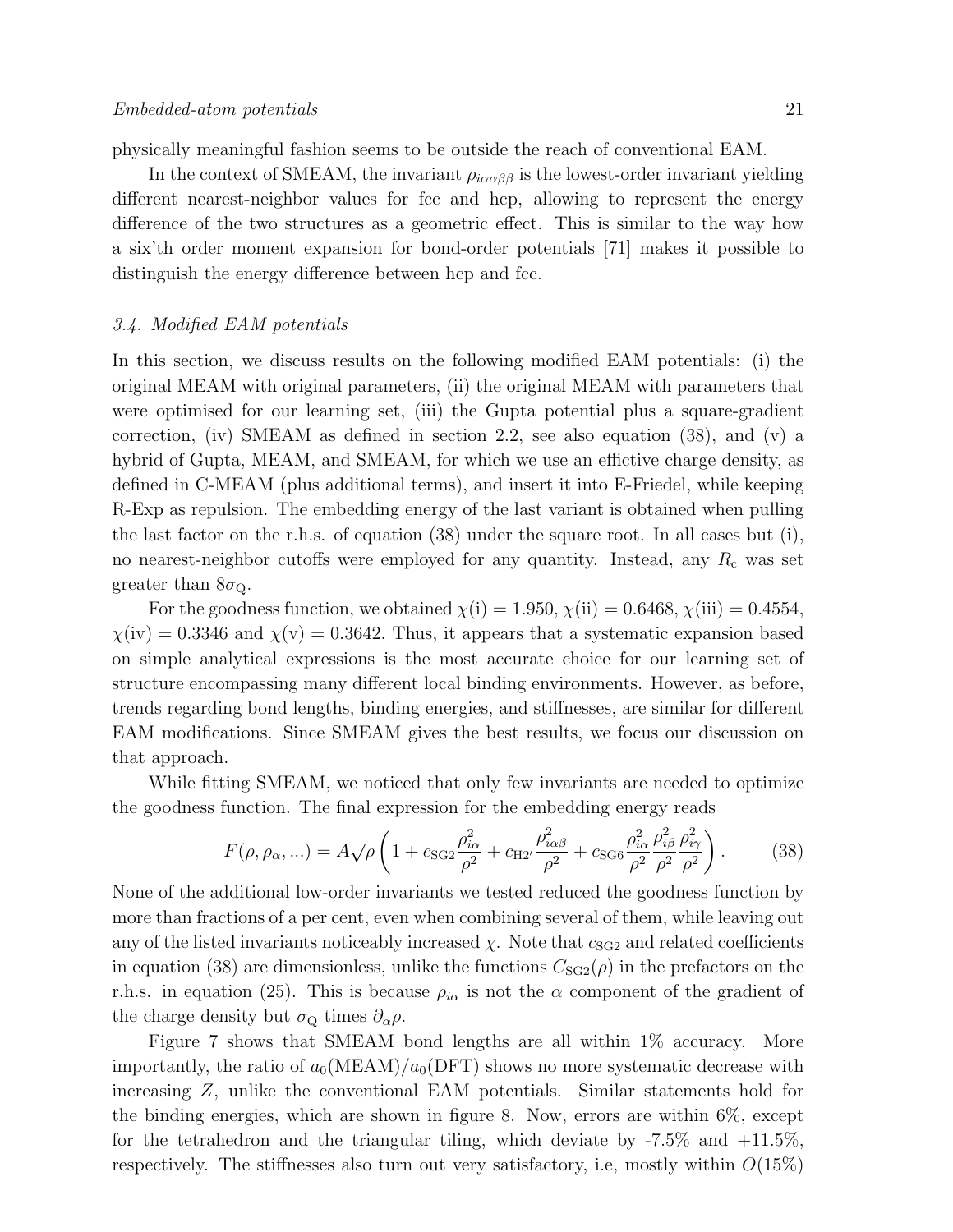

Figure 7. SMEAM equilibrium length  $a_0$ (SMEAM) divided by the DFT equilibrium length  $a_0(DFT)$  as a function of the coordination number Z for different geometries.



**Figure 8.** SMEAM results for the binding energy  $E_0$ (SMEAM) as a function of the coordination number Z for different geometries. The dotted line is identical to that drawn in figure 1.

as revealed in figure 9. Only the trimer and the diamond structure show deviations of approximately 20%. Again no systematic trends with either coordination number, dimension or openness of the structure appear to be obvious.

The beneficial effect of SMEAM corrections on binding energies and stiffnesses can be understood in a straightforwad fashion within the nearest-neighbor approximation (see section 2.3) of the modified Gupta potential. Through the modification, A is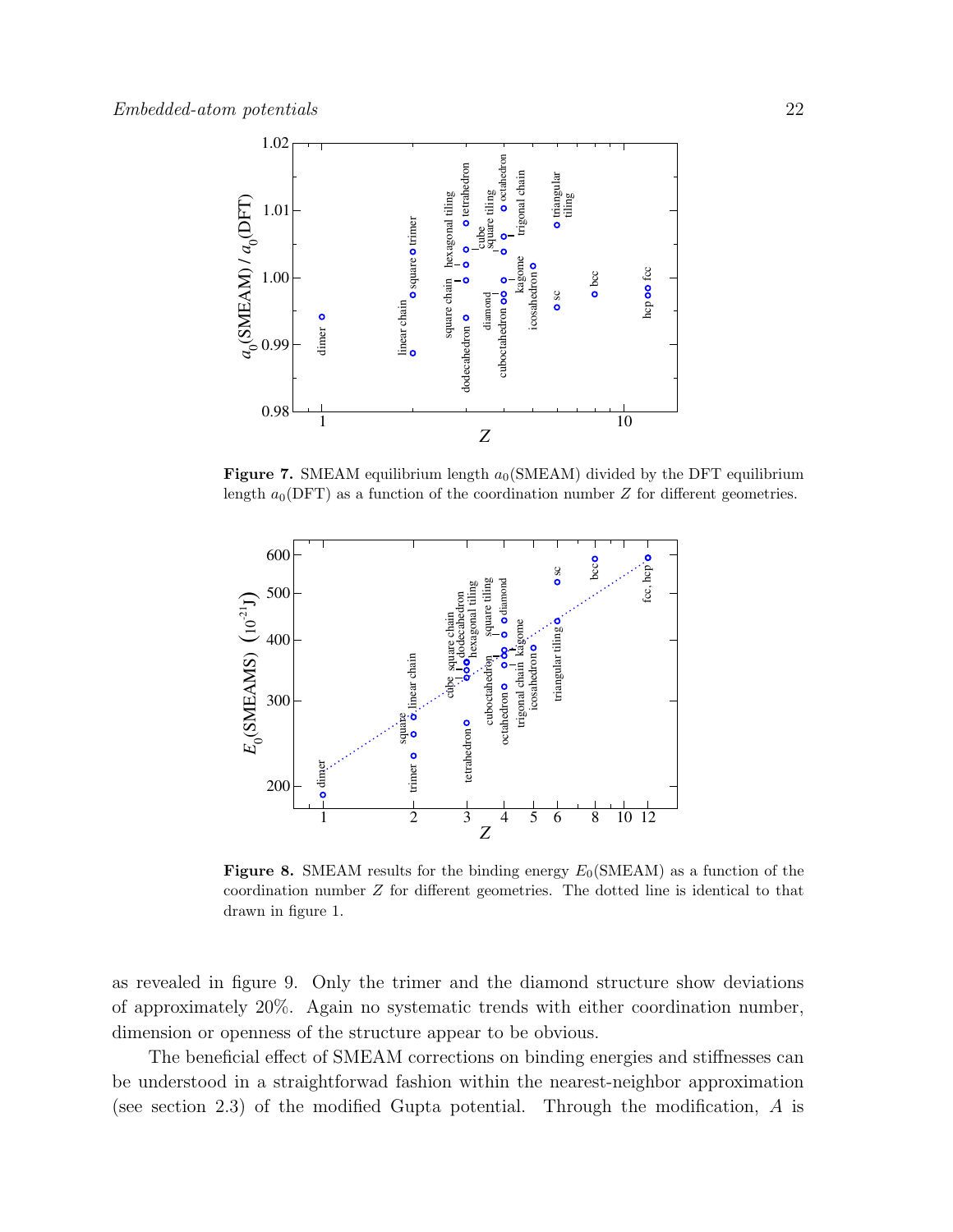

Figure 9. EAM equilibrium stiffness  $S($ EAM) divided by the DFT stiffness  $S($ DFT) as a function of the coordination number Z for different geometries.

effectively replaced as follows

$$
A \to A\left(1 + \sum_{n} I_n c_n\right),\tag{39}
$$

where  $I_n$  is the value for an invariant of the nearest-neighbor shell, which depends on the nature of the lattice, n enumerates the invariants, and  $c_n$  is an atom- or element-specific parameter. For the invariant  $I_H = \rho_{i\alpha\alpha}$ , we find  $I_H(n,n.) = Z$ , if only nearest-neighbors  $(n.n.)$  are included. Thus, for a fixed value of Z, this term cannot bias planar or lowdimensional over three-dimensional structures, which is why including this invariant into the potential does not improve the fits. However, the invariant  $I_{H2'}(n.n.) = \rho_{\alpha\beta}^2$  yields  $Z^2/D$  for most inversion-symmetric structures, e.g., linear chain, simple cubic crystal, etc. Even the non-inversion-symmetric diamond structure satisfies  $I_{H2'}(n.n.) = Z^2/D$ . Thus, depending on the prefactor  $c_{H2}$ , low-dimensional structures at a given value of Z turn out energetically higher or lower than high-dimensional structures with the same coordination number.

In addition to isotropic volume changes, we also computed the response of selected structures to non-isotropic deformation. For fcc and sc, results were satisfactory, although the elastic tensor of these structures were not included into the parameter fit. Specifically, for fcc we found dimensionless Cauchy violations of  $\tilde{C}^{\text{fcc}}_{\text{Cauchy}}(\text{SMEAM}) =$ 0.3440 vs  $\tilde{C}^{\text{fcc}}_{\text{Cauchy}}(\text{DFT}) = 0.2947$ , while the isotropy violations were  $\tilde{C}^{\text{fcc}}_{\text{iso}}(\text{SMEAM}) =$  $-0.2971$  vs  $\tilde{C}^{fcc}_{iso}(\text{DFT})$  = -0.3809. For simple cubic systems, the numbers were less satisfactory, i.e.,  $\tilde{C}_{\text{Cauchy}}^{\text{sc}}(\text{SMEAM}) = 0.1320 \text{ vs } \tilde{C}_{\text{Cauchy}}^{\text{sc}}(\text{DFT}) = 0.6794, \text{ while}$ the isotropy violations turned out  $\tilde{C}^{sc}_{iso}(\text{SMEAM}) = 0.5474$  vs  $\tilde{C}^{sc}_{iso}(\text{DFT}) = 0.3017$ . Unfortunately, the elastic tensor was not satisfactory at all for the diamond structure. Here, we found  $\tilde{C}_{\text{Cauchy}}^{\text{dia}}(\text{SMEAM}) = -0.0127$  vs  $\tilde{C}_{\text{Cauchy}}^{\text{dia}}(\text{DFT}) = -0.6741$ , while the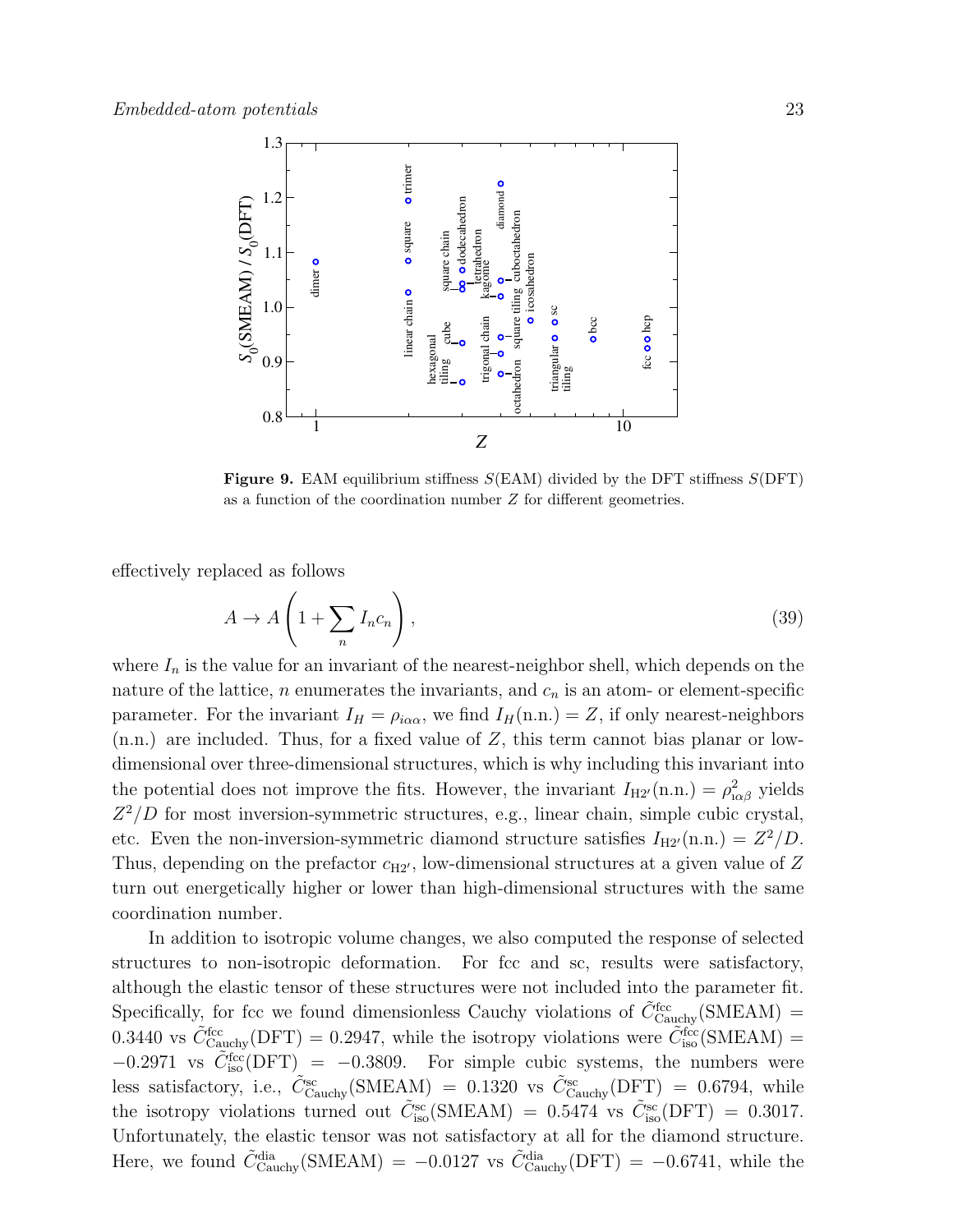

Figure 10. Pressure as a function of the volume per atom for three different crystalline structures. Symbols show DFT results, while dashed and full lines refer to reparametrised Gupta potentials with and without SMEAM corrections, respectively.

isotropy violations were  $\tilde{C}_{\text{iso}}^{\text{dia}}(\text{SMEAM}) = -1.5875$  vs  $\tilde{C}_{\text{iso}}^{\text{dia}}(\text{DFT}) = -0.8096$ . The large discrepancies for the elastic tensors between SMEAM and DFT of diamond could not be fixed by including these properties into the fit. The same statement holds for all modified EAM potentials mentioned in this section. While MEAM potentials for fourcoordinated structures have been devised successfully, [23, 72] their transferability to other structures remains to be tested. For the broad set of structures investigated here, it might necessary to include many-body effects in the repulsion, whose functional form affects elastic properties more strongly than binding energies. Nonetheless, preliminary tests using Rosen repulsion terms [73] did not prove successful.

Although the full elastic tensor is not described very accurately for either the diamond or the simple cubic structure, the equation of state is reproduced quite well for these two phases over a pressure range of more than 100 GPa in addition to that of the fcc structure, as shown in figure 10. Interestingly, the SMEAM correction to the Gupta potential improve all shown EOS in the full pressure range, i.e., for structures that are much compressed or stretched compared to those entering the fits.

Lastly, we note some results on defect energies, even if the presence of defects implies inequivalent atoms and thus the possibility of charge transfer, which, as argued in the introduction, is beyond the capability of conventional EAM potentials. For point defects, charge transfer effects should nevertheless be small: For most mono-atomic systems, one might assume that electronegativity and chemical hardness change as a function of the number of nearest neighbors and thus differences between 11 and 12-coordinated atoms should be marginal. In fact, for "vertical" point vacancies in fcc (i.e., no structural relaxation of atoms near the defect) we find that the Gupta-SMEAM potential predicts defect energies of  $1.84 \times 10^{-19}$  J, which is 10% less than the  $2.05 \times 10^{-19}$  J value from DFT.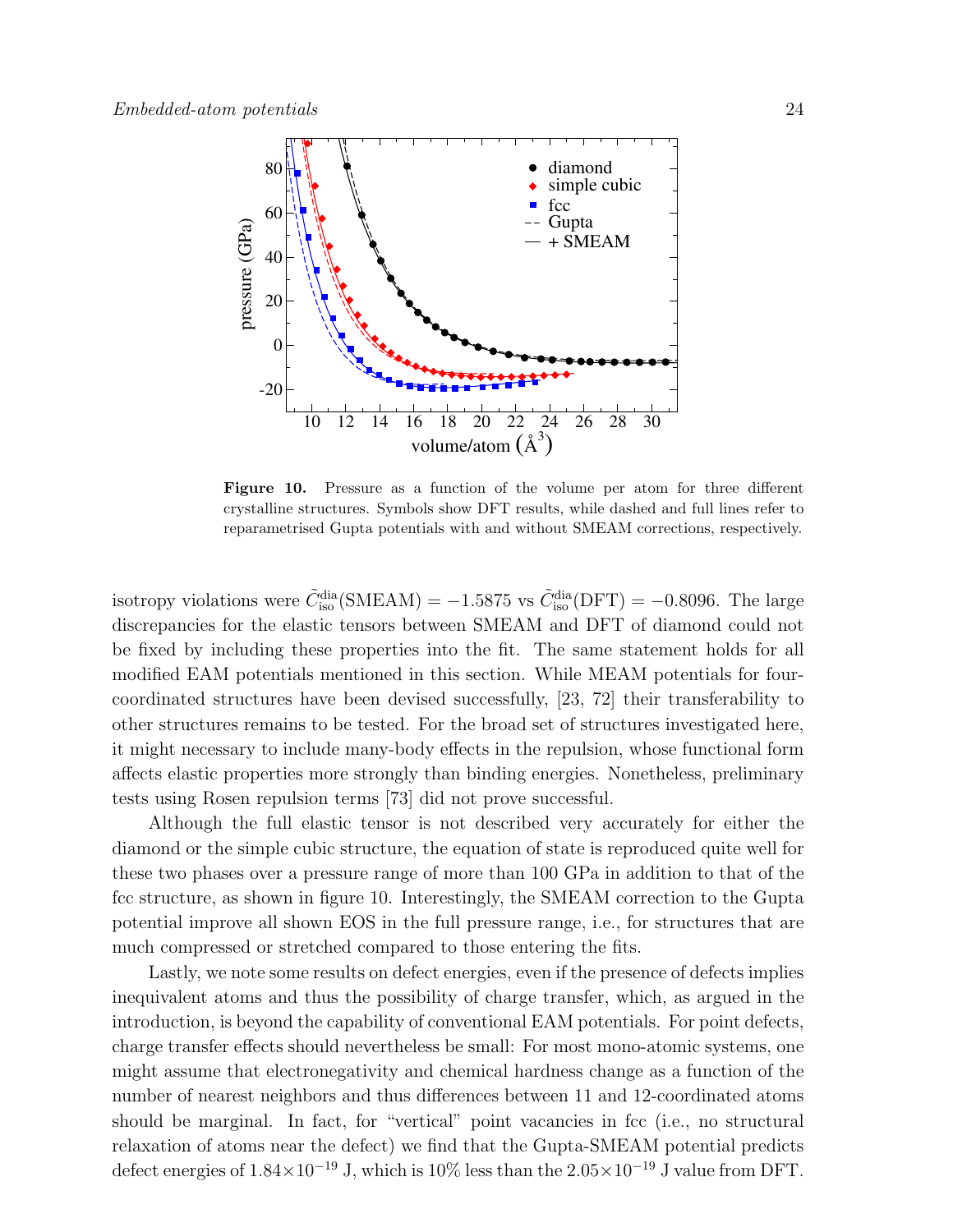In contrast, surface energies are overestimated. Now the Gupta-SMEAM prediction is 1.45 J/m<sup>2</sup> for a (111) surface, which exceeds the DFT results 1.36 J/m<sup>2</sup> by 6%. Further surface energies together with selected results for elastic moduli are listed in tables 2 and 3.

### 4. Conclusions

In this work, we found that a reparametrisation of the simple four-parameter Gupta EAM potential produced satisfactory results for a broad set of copper structures. DFT data on bond lengths were typically reproduced within 1.5%, the binding energies within  $O(10\%)$ , and stiffness parameters or bulk moduli within  $O(20\%)$ . This level of accuracy is almost on par with that of our reference DFT calculations. Changing the functional form of the Gupta potential, such as increasing the complexity of the charge density within the EAM framework, the embedding function, or the two-body repulsion, usually somewhat deteriorated the fits but never improved them beyond a few per cents. We found two possibly beneficial alterations. The first is to replace the Friedel expression for the embedding term with a parametrisation of the embedding function through the Birch-Murnahan equation of state, which, however, needs to produce the correct dissociation limit. The second alteration consists of replacing the exponential decay of the charge density with a  $1/R^6$  dependence as used in the Finnis-Sinclair potential, [34] however, while keeping everything else as in Gupta. Both changes, however, reduce the  $\chi^2$  function only marginally while impeding analytical treatments. An advantage of the  $1/R<sup>6</sup>$  expression is that it is numerically cheaper than the exponential function.

One reason why adding complexity to Gupta's EAM does not help much is that conventional EAM potentials intrinsically cannot reproduce certain trends for copper. All conventional EAM potentials automatically favor structures with large coordination over those with small coordination number independent of the geometry. As a consequence, the propensity of copper to form planar or low-dimensional structures is intrinsically underestimated in EAM potentials. For example, four copper atoms are predicted to rather form a tetrahedron than a square, in contrast to DFT results. Similar statements hold for other geometries and other elements.

The Gupta EAM description can be improved by adding terms that also contain gradients or higher-order derivatives of density to either the (effective) density or the embedding function, as proposed in the context of the quasi-atom model. [20] By adding square-gradient corrections to the EAM potential alone (one single fit parameter, i.e., the prefactor to the term  $\propto \rho_{i\alpha}^2$ , errors already decrease by a little more than 30%. This improvement is similar to that obtained by adding square-gradient density corrections to an EAM-based description of aluminum. [48] Additional terms are needed to further correct the energetics of planar or low-dimensional structures, such as the invariant  $\rho_{i\alpha\beta}^2$ , whose neareast neighbor contribution for most inversion-symmetric systems turns out proportional to  $Z^2/D$ . Including this invariant together with square-gradient and the third power of the square gradient brings down the error to 50% compared to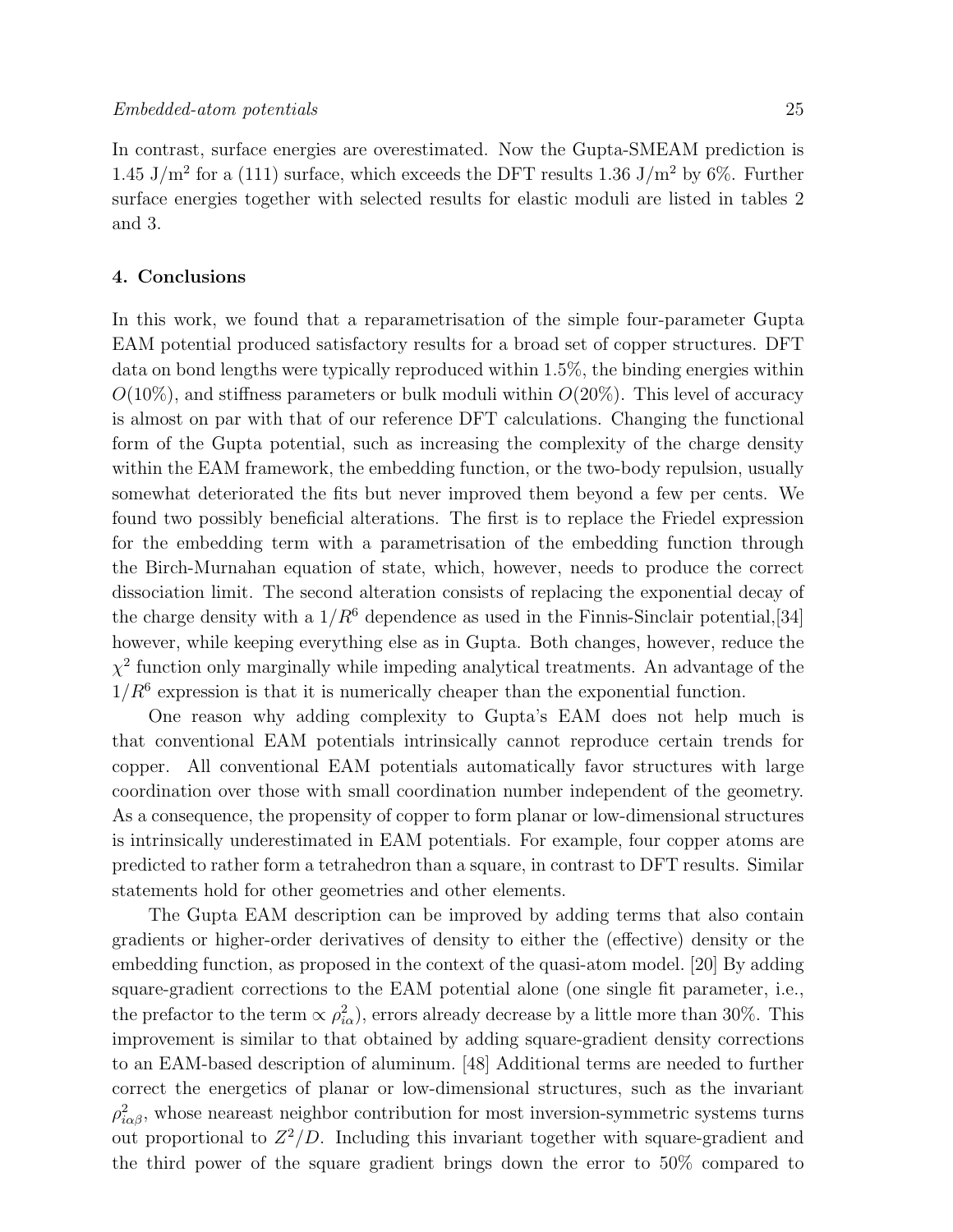our reparametrisation of the simple Gupta potential. The parameters for these cases are summarised in Table 1. Adding terms proportional to another invariant considered previously in MEAM,  $\rho_{i\alpha\beta\gamma}^2$ , or any invariant formed with less than three pairs of indices, does not improve the results by more than fractions of one percent. The latter statement also holds for the invariant  $\rho_{i\alpha\alpha\beta\beta}$ , even if its prefactor can be fixed to accurately accout for the fcc-hcp energy difference.

We conclude that despite, or perhaps because of, its simplicity, the Gupta potential from 1981 [28] combined with square-gradient density and higher-order corrections as proposed by Scott and Zaremba [20] clearly outperforms the later, standard (modified) embedded atom methods, [32, 38, 74] at least when considering our set of structures ranging from clusters to bulk phases. Rather than replacing the simple functional form of the Gupta-SMEAM approach with elaborate expressions, it might be beneficial to introduce entirely new features. One such addition could be to couple SMEAM to a charge transfer approach in such a way that the electronegativity and potentially the chemical hardness of an atom becomes environment dependent.

Acknowledgments We thank the Jülich Supercomputing Centre for providing us with computing time and Lars Pastewka, Wolf Dapp, and Lingti Kong for helpful discussions.

# Appendix

In this appendix, we summarize our results for the interaction parameters of the Gupta potential and its modifications as well as some selected results produced by the potential.

|              | $V_{\rm R}$ (10 <sup>-15</sup> J) $\sigma_{\rm R}$ (Å) A (10 <sup>-18</sup> J) $\sigma_{\rm Q}$ (Å) |        |          |        | $C_{\text{G2}}$                 | $C_{\rm H2'}$ | $c_{\rm G6}$ |
|--------------|-----------------------------------------------------------------------------------------------------|--------|----------|--------|---------------------------------|---------------|--------------|
| Gupta        | 1.5597                                                                                              | 0.2284 | -1.318   | 0.6404 | $NA$ .                          | N.A.          | N.A.         |
| $Gupta+SG$   | 0.6588                                                                                              | 0.2583 | $-2.251$ |        | $0.5325 -0.1981$                | NA            | N.A.         |
| <b>SMEAM</b> | 0.4660                                                                                              | 0.2741 | $-3.275$ |        | $0.4859 -0.3778 -0.1528 0.2812$ |               |              |

Table 1. Force-field parameters for different levels of approximation.

Table 2. Selected results for the fcc structure from different levels of approximation. Elastic tensor elements are stated in units of GPa, surface energies  $S(xyz)$  in  $J/m^2$  as function of the orientation  $xyz$ , and point defect energies in units of  $10^{-18}$  J.

|              | $C_{11}$ (fcc) | $C_{12}$ (fcc) | $C_{44}$ (fcc) | S(111) | S(110) | S(100)   | $E(\text{point})$ |
|--------------|----------------|----------------|----------------|--------|--------|----------|-------------------|
| Gupta        | 164            | 115            | 81             | 1.45   | 1.64   | $1.53\,$ | 0.215             |
| $Gupta+SG$   | 159            | 117            | 70             | 1.12   | 1.21   | 1.31     | 0.187             |
| <b>SMEAM</b> | 160            | 122            | 67             | 1.45   | 1.62   | 1.74     | 0.184             |
| DFT          | 164            | 128            | 80             | 1.36   | .44    | 1.66     | 0.205             |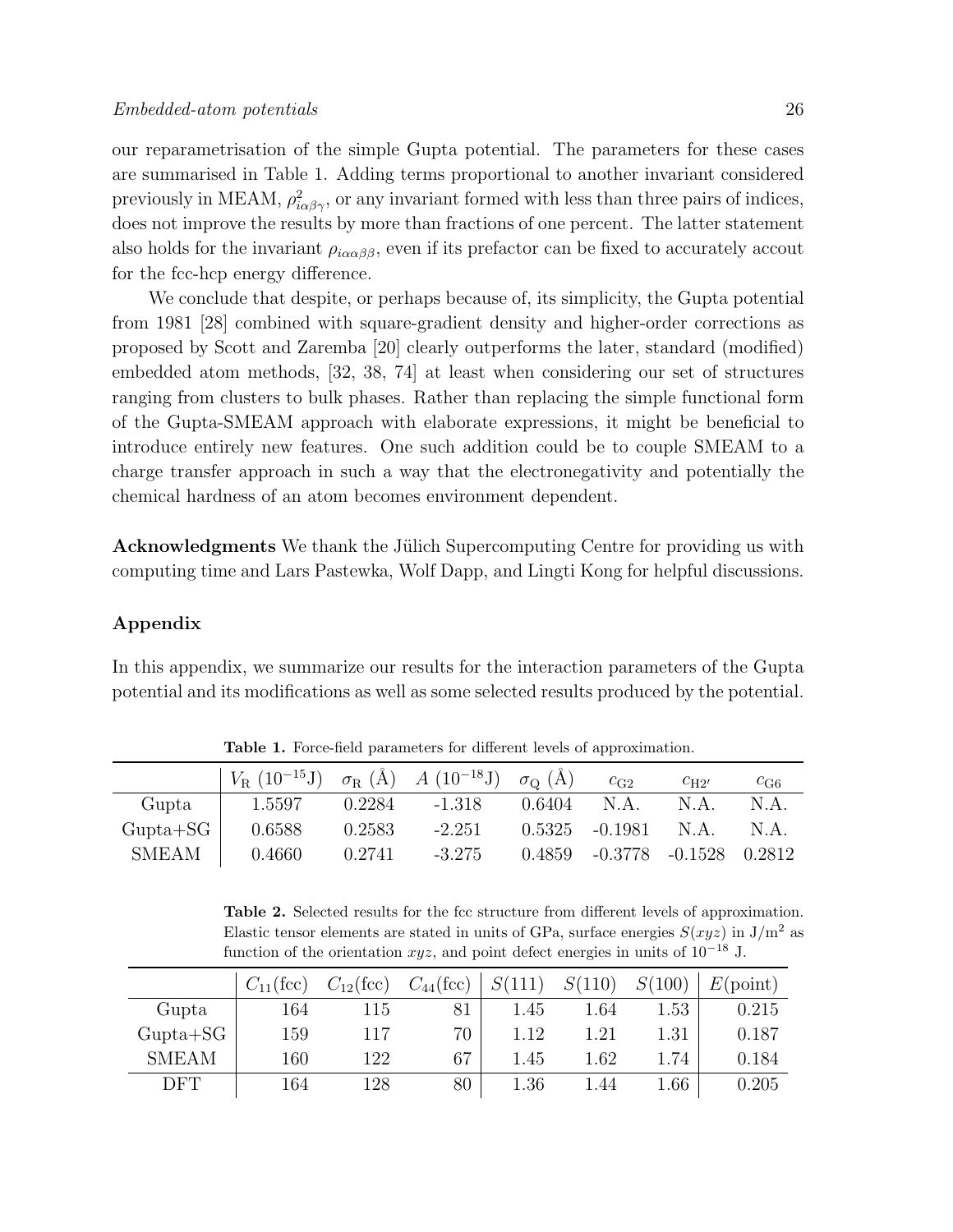|              | $C_{11}(\text{sc})$ | $C_{12}(\text{sc})$ | $C_{44}(\mathrm{sc})$ | $C_{11}$ (dia) | $C_{12}$ (dia) | $C_{44}$ (dia) |
|--------------|---------------------|---------------------|-----------------------|----------------|----------------|----------------|
| Gupta        | 275                 | $2.7\,$             | $-24$                 | 34             | 57             |                |
| $Gupta+SG$   | 253                 | 14                  | $-22$                 | 37             | 57             | 44             |
| <b>SMEAM</b> | 263                 | 15                  | $-20$                 | 42             | 58             | 59             |
| DFT          | 136                 | 80                  | $-13$                 | 85             | 36             | 93             |

Table 3. Elastic constants for the simple cubic and diamond lattice in GPa.

- [1] Foiles S M and Adams J B 1989 Phys. Rev. B 40 5909–5915
- [2] LeSar R, Najafabadi R and Srolovitz D J 1991 J. Chem. Phys  $94\,5090-5097$
- [3] Daw M S, Foiles S M and Baskes M I 1993 Mat. Sci. Rep. 9 251–310
- [4] Mishin Y, Mehl M J, Papaconstantopoulos D A, Voter A F and Kress D J 2001 Phys. Rev. B 63 224106–1–224106–14
- [5] Dong Y, Li Q and Martini A 2013 J. Vac. Sci. Technol. A 31 030801
- [6] Thomas Jr J F 1971 Scripta Metall. 5 787–790
- [7] Davis H L and Noonan J R 1983 Surf. Sci. 126 245
- [8] Lindgren S A, Walldén L, Rundgren J and Westrin P 1984 Phys. Rev. B 29 576
- [9] Abell G C 1985 Phys. Rev. B 31 6184–6196
- [10] Guevara J, Weissmann M and Llois A M 1994 J. Phys.: Condens. Matter 6 3939
- [11] Rogal J, Divinski S V, Finnis M W, Glensk A, Neugebauer J, Perepezko J H, Schuwalow S, Sluiter M H F and Sundman B 2014 Phys. Stat. Sol. (a) 251 97 – 129
- [12] Schaefer H E 1987 *Phys. Stat. Sol.* (a)  $102\,47 65$
- [13] Koehler J S 1941 *Phys. Rev.* **60** 397
- [14] Kuhlmann-Wilsdorf D 1999 Phil. Mag. A 79 955 1008
- [15] Ercolessi F, Tosatti E and Parrinello M 1986 Phys. Rev. Lett. 57 719
- [16] Ercolessi F and Adams J B 1994 Europhys. Lett. 26 583
- [17] Finnis M W 1988 Phil. Mag. A: Cond. Matt. 58 143–163
- [18] Jacobsen K W, Stoltze P and Nørskov J K 1996 Surf. Sci. 366 394
- [19] Jacobsen K W, Nørskov J K and Puska M J 1987 Phys. Rev. B 35 7423
- [20] Stott M J and Zaremba E 1980 Phys. Rev. B 22 1564
- [21] Ludwig M, Farkas D, Pedraza D and Schmauder S 2002 Modelling Simul. Mater. Sci. Eng. 14 9187–9206
- [22] Mendelev M I, Kramer M J, Becker C A and Asta M 2008 Phil. Mag. 88 1723–1750
- [23] Lee B J, Ko W S, Kim H K and Kim E H 2010 Calphad 34 510–522
- [24] Jalkanen J, Rossi G, Trushin O, Granato E, Ala-Nissila T and Ying S C 2010 Phys. Rev. B 81 041412(R)
- [25] Streitz F H and Mintmire J W 1994 Phys. Rev. B 50 11996
- [26] Nistor R A, Polihronov J G, Müser M H and Mosey N J 2006 J. Chem. Phys.  $125\ 094108$
- [27] Engin C, Sandoval L and Urbassek H M 2008 Modelling Simul. Mater. Sci. Eng. 16 035005–035016
- [28] Gupta R P 1981 Phys. Rev. B 23 6265–6270
- [29] Norskov J K and Lang N D 1980 Phys. Rev. B 21 2131–2136
- [30] Ackland G J 2012 1.10 interatomic potential development Comprehensive Nuclear Materials ed in Chief: Rudy JM Konings E (Oxford: Elsevier) pp 267 – 291
- [31] Daw M S 1989 Phys. Rev. B 39 7441
- [32] Daw M S and Baskes M I 1984 Phys. Rev. B 29 6443–6453
- [33] Clementi E and Roetti C 1974 At. Data Nucl. Data Tables 14 177–478
- [34] Finnis M W and Sinclair J E 1984 *Phil. Mag. A: Cond. Matt.* **50** 45–55
- [35] Sutton A P and Chen J 1990 Phil. Mag. Lett. **61** 139–146
- [36] Norskov J K and Lang N D 1982 Phys. Rev. B 26 2875–2885
- [37] Baskes M I, Nelson J S and Wright A F 1989 Phys. Rev. B 40 6085